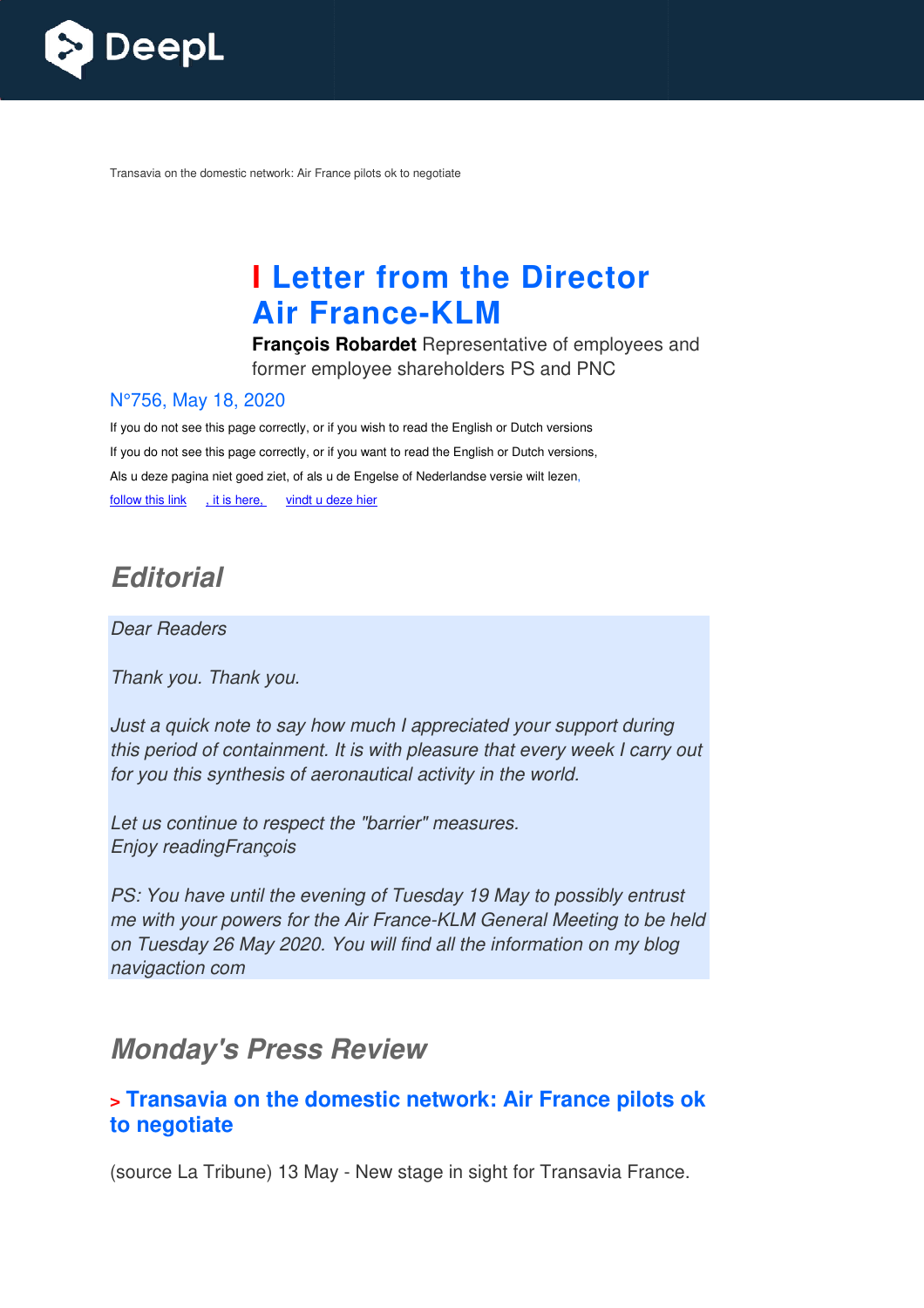Less than fifteen years after its launch by then Air France CEO Jean-Cyril Spinetta, Air France's low-cost subsidiary could soon start flying on the French domestic network, a market which is prohibited today by the "scope agreements" signed by the management of Air France and Transavia and the branches of the national airline pilots' union (SNPL) of each of the two companies now united. These agreements also prevent Transavia from serving the Paris-Charles de Gaulle hub or longhaul flights and are designed to avoid transfers of activity from the parent company to its low-cost subsidiary. Last year, management and the SNPL put an end to the 40 aircraft limit for Transavia, one of the main obstacles to its development.

While **Air France's management** does not intend at this stage to touch the bans on services to Paris-Charles de Gaulle and long-haul routes, it does **want to break the lock preventing Transavia from operating on domestic point-to-point flights**. This is in order to reorganise the group's domestic network services, currently provided by Air France and its regional subsidiary HOP, and to put an end to the chronic losses of the France group on this part of the network attacked by foreign lowcost airlines such as Easyjet, Volotea and Ryanair. **Last year, the Air France group's point-to-point short-haul business recorded an operating loss of 200 million euros.** 

 Air France management has therefore formally indicated to the SNPL its intention to modify the organization of the point-to-point activity. (...) When questioned, a spokesman for the SNPL confirmed that the SNPL had received a mandate from its board to start negotiations on this subject.

Negotiations will therefore begin shortly. Management's idea is to reach an agreement in June.

**The arrival of Transavia on domestic staff will therefore be accompanied by a new scope agreement between Air France and the SNPL**. The latter will have to define the activity levels of each of the two airlines in order to guarantee a certain level of activity for Air France. The Transavia pilots are Air France pilots, but they do not have the same contract. Today, for example, an agreement guarantees Air France the operation of at least 110 medium-haul aircraft for almost 10 years, and an annual activity level set for the pilots at 342,000 flying hours per year on medium-haul flights. The development of Transavia will find it difficult to guarantee such a medium-haul fleet to Air France. Flights to the Air France hub at Paris-Charles de Gaulle are of no interest to Air France management; **negotiations can only cover routes from Orly (radial routes) and those connecting regional cities (cross-Channel routes).** As a reminder, on 22 April, during a hearing at the Senate, Ben Smith, the CEO of Air France-KLM, had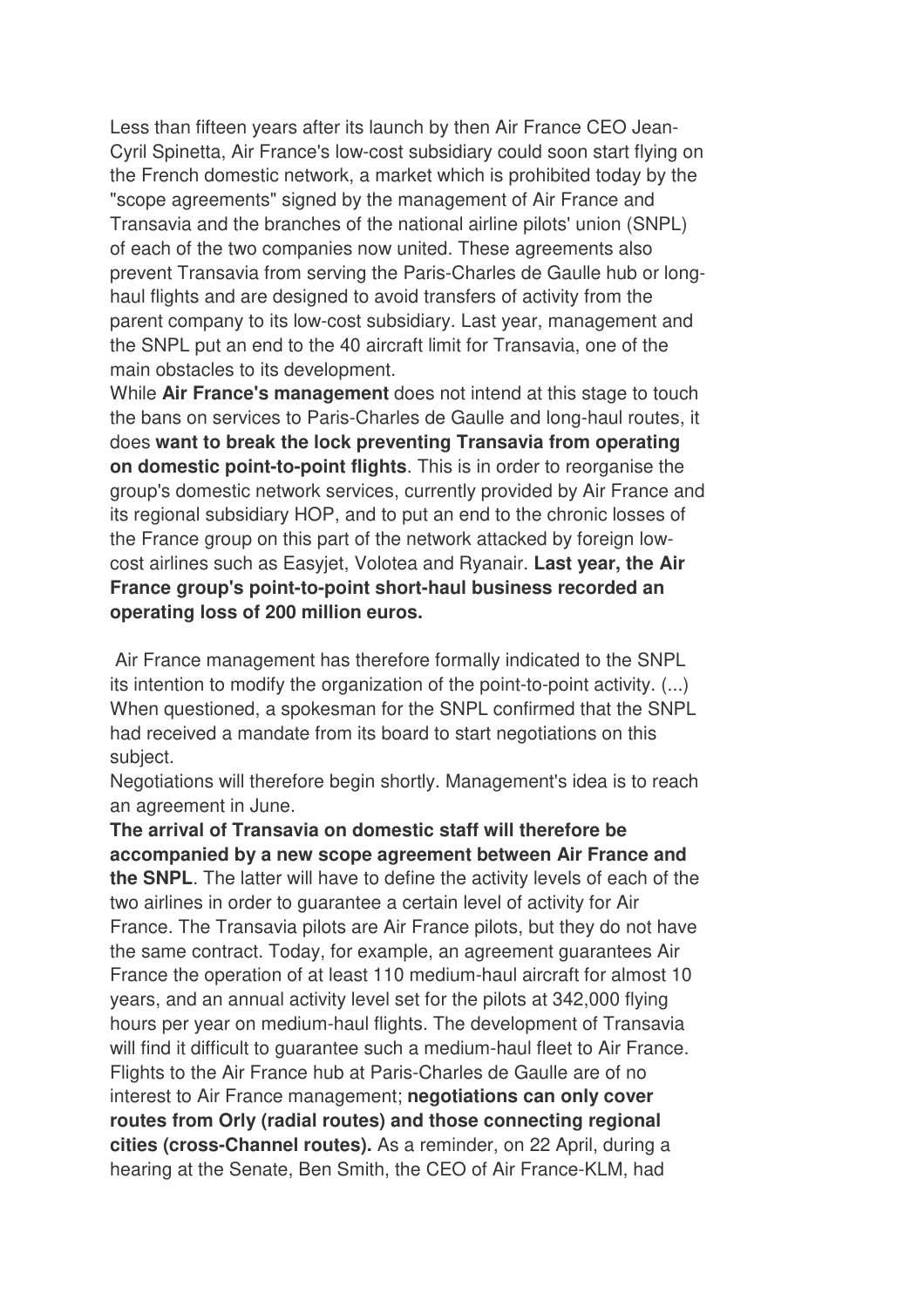expressed doubts about maintaining HOP at Orly by mentioning the possibility of "using other Air France tools" on the transversal routes (region-to-region). **Everything is being studied,** he said, **to ensure that "the domestic networks become profitable as quickly as possible".** 

 Several questions are being asked at Orly: will Transavia be able to replace Air France on "La Navette", a scheduled service to Nice, Toulouse, Montpellier and Bordeaux? Probably not", says a good connoisseur of the company. "There's a brand issue at stake". "La Navette is very popular with business customers and it is to be feared that they will not appreciate flying on Transavia, which has a more leisurely image," he continues. However, it remains to be seen what Air France management will say.

**The other smaller domestic routes at Orly** (Toulon, Clermont-Ferrand, Brest...) **are operated by HOP** with **100-seater aircraft. Their** future is uncertain as management is considering concentrating HOP on supplying flights to the CDG and Lyon hubs. Will they be operated tomorrow by Transavia? Given the size of these markets and the difference in capacity between Transavia's aircraft (180 seats) and HOP's (100 seats), some trade unionists are wondering. However, the presence of low-cost airlines on crosscutting routes with similar traffic flows has shown that the use of large aircraft could work.

**Another possibility. That these small domestic routes be stopped at Orly and concentrated at Roissy. And that the take-off and landing slots be used by Transavia to operate flights to Europe to counter foreign low-cost airlines**. Indeed, because of the power of the TGV (and the limited number of slots at Orly), foreign low-cost airlines prefer to serve foreign rather than French cities. Before the crisis, competition from low-cost carriers on the domestic market from Orly was limited to Easyjet on Nice and Toulouse (and Biarritz in the summer), routes where the TGV's journey time is not competitive. Such a scenario would make it possible to meet the State's demand to reduce the number of domestic flights to reduce CO2 emissions (even if there is no rail alternative in less than 2h30 as is the case for example for Toulon, Clermont-Ferrand or Brest) and to optimise the slot portfolio at Orly as much as possible.

Orly's problems are less common on the cross-town network, which has been besieged from all sides for years by foreign low-cost carriers such as Easyjet, Volotea and Ryanair. The opportunities for Transavia's development on this part of the network are high.

However, **Transavia's development on the domestic market will depend on management's ability to successfully complete the "transformation" of the Air France group, particularly at stopovers**.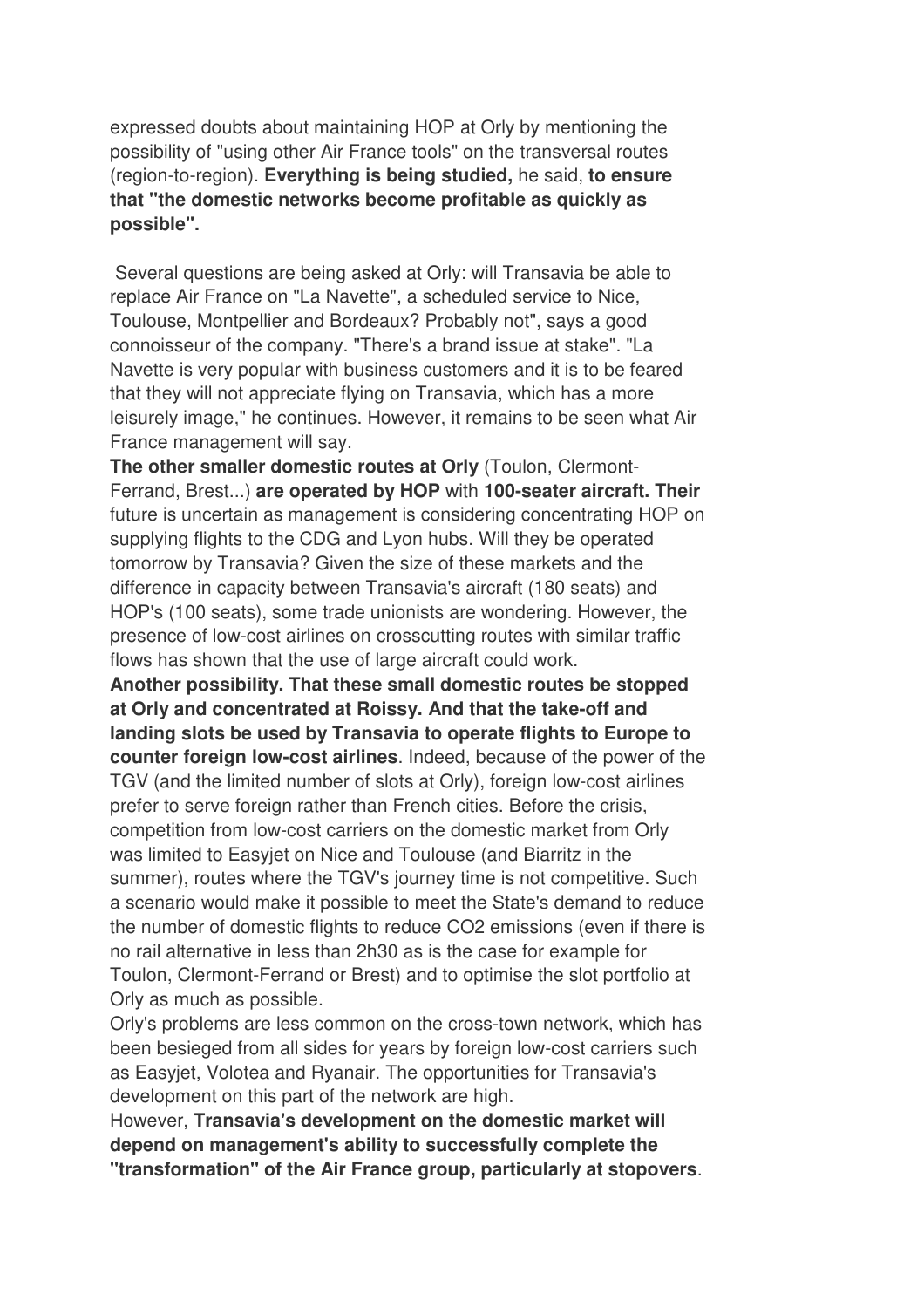Unlike Air France, the groundhandling of Transavia's business is outsourced to companies with less costly staff. And Air France's management does not intend to transfer staff from its stopovers to Transavia, so as not to increase its costs.

**Apart from the Air France pilots** who are also in the cockpits of the low-cost subsidiary, **the development of Transavia in general is a threat to the employment of other categories of staff.** Apart from ground staff, there are no transfers of Air France flight attendants to Transavia either, due to the cost differences between the two contracts.

**My comment:** Negotiations on Air France's recovery plan are starting in a particular context. They must take into account one of the conditions imposed by the French government: the Air France group must reduce its net CO2 emissions from domestic flights by 50% between 2019 and 2024.

This constraint did not exist during previous negotiations between Air France management and the SNPL. The development of Transavia had a minor impact on Air France's business.

Although the objective of reducing CO2 emissions could be partly achieved by replacing the A318 and A319 with A220s, this will not be enough. A reduction in domestic activity has already been announced.

The future development of Transavia will therefore be to the detriment of Air France, and even HOP! with important consequences for ground staff (Transavia subcontracts its assistance, not Air France). The same applies to cabin crew, as it is not envisaged that Air France cabin crew will be able to join Transavia France with the same remuneration conditions.

I was questioned by several unions of ground and cabin crew. They expressed their astonishment that in this very particular context, negotiations are not taking place with all the unions representing the company. Some of them went so far as to ask me whether this was indeed legal.

I share this feeling. The Air France group is going through its most critical period. It will need all the good will it can muster to recover. It would seem judicious for all social partners to be involved, together, from the start of negotiations.

#### **> Vrees voor nieuwe coup bij KLM (Fear of a new coup at KLM)**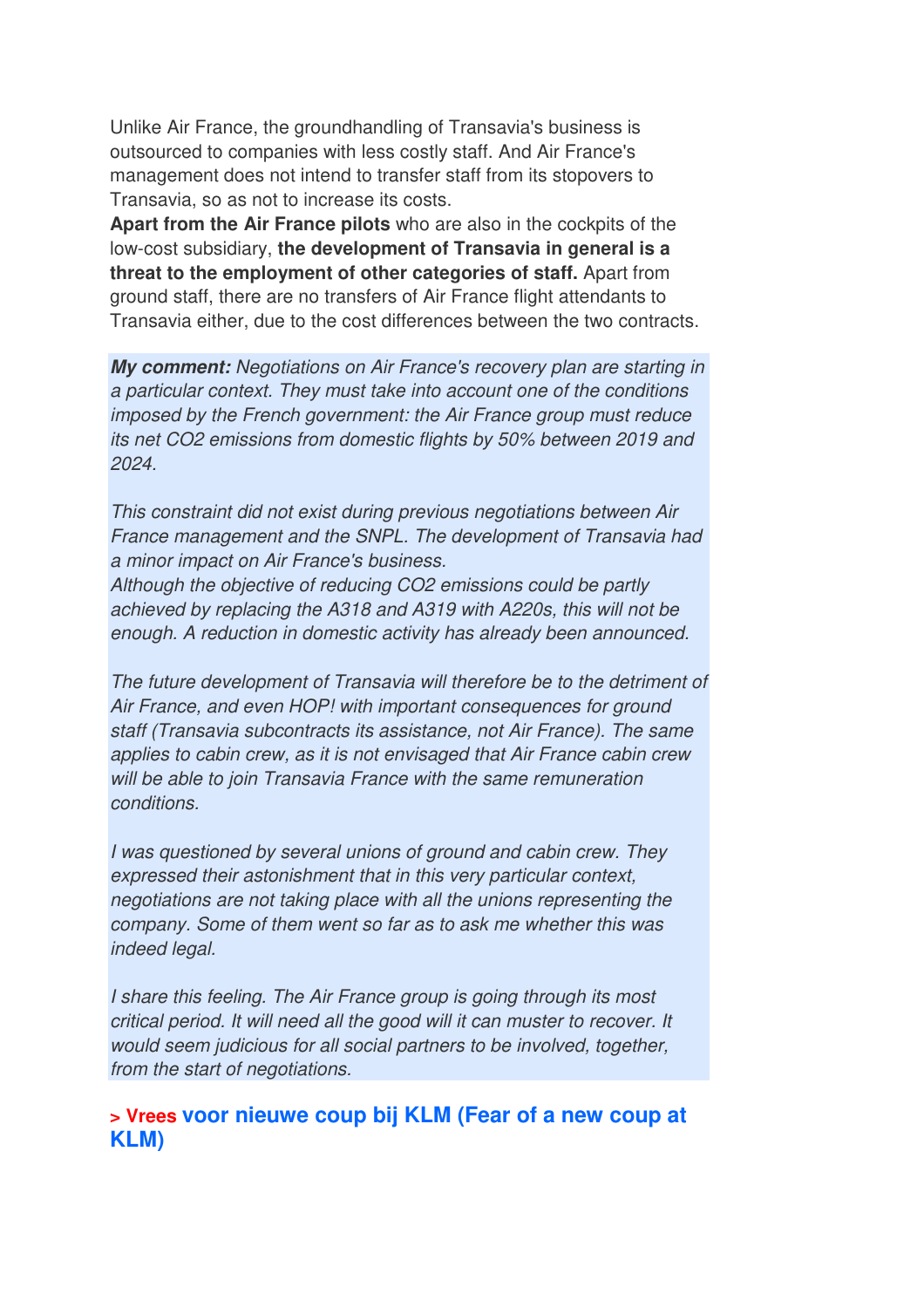(source DFT translated with Deepl) 16 May - **The airline KLM fears a new coup attempt by its parent company in France. The reason for this is the appointment of Angus Clarke, a close associate of Ben Smith, to the position of commercial director of Air France** (...).

Following this appointment, the current commercial bosses Pieter Bootsma and Patrick Alexandre, who hold this position for both Air France and KLM, were partly retired.

"(...) It's a misconception that more tickets will be sold because of this, it's a coup by the group around Smith. Clarke is a Trojan horse," an insider at the Telegraaf said Saturday.

Internal communication, in the possession of De Telegraaf, indicates that the works councils of KLM and Air France will soon be consulted on a comprehensive "group transformation plan". The step at Air France appears to be a prelude to the same situation at KLM, in which top executive Pieter Elbers is reportedly being assigned a vassal to Ben Smith, according to several sources (...).

"Surprisingly, the combination of Mr. Clarke's functions raises questions. We are going to ask for clarifications, also with regard to KLM," KLM works council chairman [employee-elect] Dario Fucci said on Saturday  $($ ...).

**With this appointment and the announced transformation plan, the war between KLM and the parent company over independent business operations threatens to resume** (...).

Both companies are currently kept alive by the French and Dutch states (...). Only **last week Elbers said (.**..) **that with the coronavirus crisis it is not the time to start new discussions about the organisation**. He has long advocated focusing on the company rather than on puppets.

KLM is vulnerable, as it seems to be a mere prey in CEO Ben Smith's "group transformation plan". He has to intervene in depth and wants to manage the company himself, with two operational directors in the airlines. At the end of 2018, DG Anne Rigail had already agreed to play an operational and service role with Smith, but this decision was partly reversed when Elbers was reappointed under pressure from the cabinet. In practice, there is a bridgehead in France, where two captains are on a ship because in fact Air France and the holding company are the same. Although Anne Rigail is the boss of Air France, Smith is at the forefront of welcoming new aircraft. He also negotiated with the unions. "Rigail's position is further eroded by the appointment of Clarke. The holding company is still extending its tentacles and demonstrating that the French interest prevails," said one source. Smith would like to combine the positions of Elbers and his operations manager René de Groot into a single new position, insiders report. Pieter Bootsma, already mentioned, would be a candidate for this position. Last year,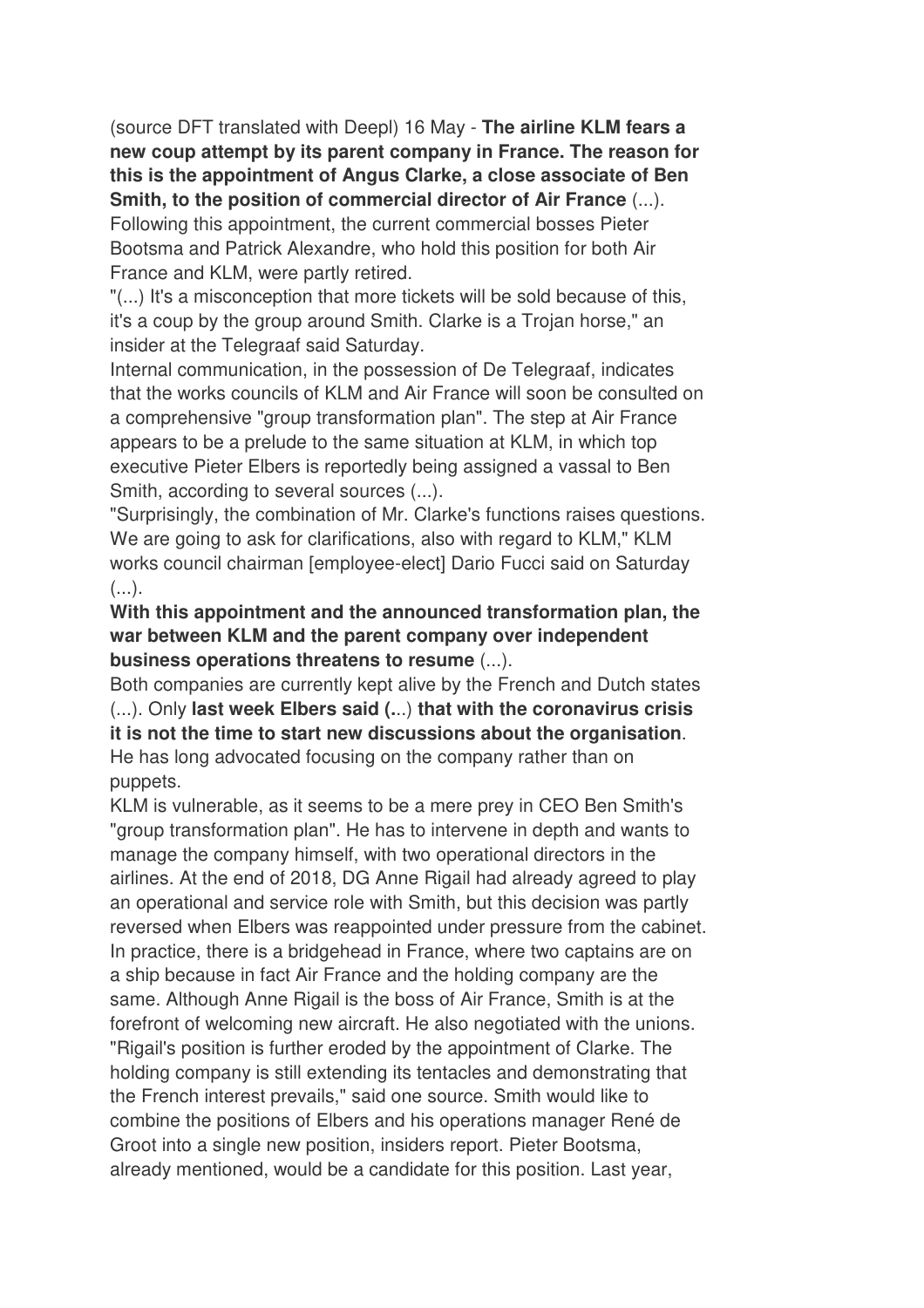Bootsma planned to succeed the current top sales manager, Patrick Alexander, from 1 January. This has not been the case so far.

**My comment:** The creation of the position of Air France Chief Commercial Officer responds to a real need to improve the level of Air France's revenues. It has no impact on KLM's organization.

Angus Clarke is currently Executive Vice President, Strategy, for the Air France-KLM Group. The day after his appointment as Air France Chief Commercial Officer, the Dutch press (as usual) put oil on the fire, fuelled by a fringe that I hope to reduce at KLM.

#### **> Air France will refund tickets for cancelled flights**

(source France 3) 16 May - For several weeks now, Air France customers have been demanding reimbursement of tickets for flights cancelled due to coronavirus. Good news, the airline has indicated that they will be able to be reimbursed, but they will have to be a little patient. "**Air France is changing its policy** on flights cancelled because of Covid-19." (...) "**Customers can either get a refund or a credit note. And to encourage travellers to take a credit note, it will be increased by 15 per cent over the initial value of the ticket,**" the journalist said.

"This credit note will be valid for all destinations, not just the original ticket. **It can be used until December 31, 2021 on Air France and KLM** (...)."

**My comment:** This new policy applies to flights cancelled on or after 15 May.

Assets will be increased by 15%. They can be reimbursed after 12 months, but the increase will not give rise to a refund.

### **Air Austral completes a €86 million financing round > Air Austral completes a €86 million financing round**

(source TourMag) 15 May - The French flag may find a semblance of a smile again, after Air France, it is **Air Austral's** turn to blow a big sigh of relief. Indeed,

 the French airline specializing in Reunion Island **has just been granted a financial rescue plan of 86 million euros**.

**A €30 million shareholder loan from SEMATRA,** the company controlling Air Austral and whose majority shareholder is the Reunion Region, contributed to the current account, **followed by a €56 million Loan Guaranteed by the French State (PGE)** granted by 3 banks (...).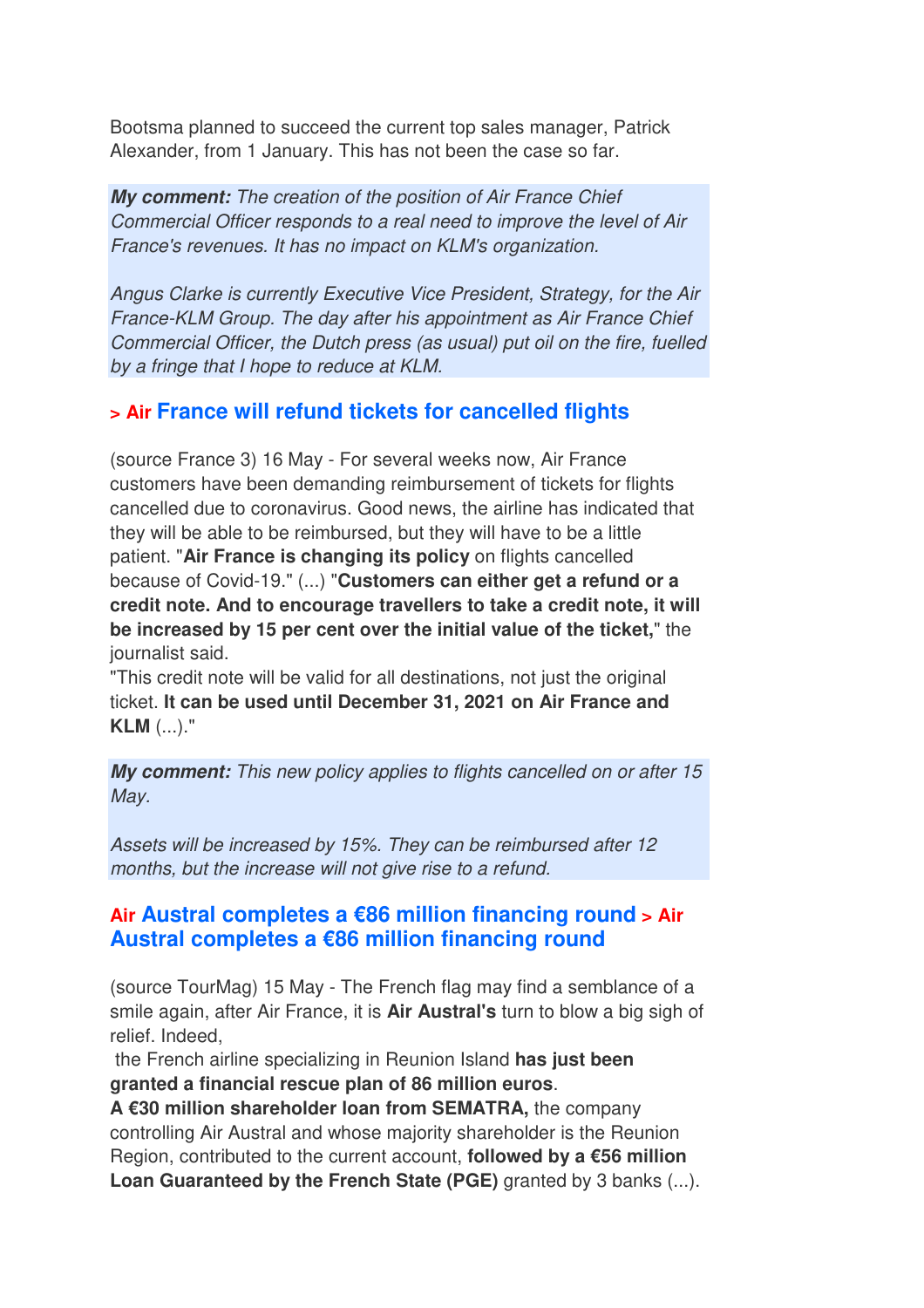#### **Measures are also included in the rescue plan**

: - Negotiation with the governments of the postponement of the payment of taxes, social security contributions and various charges; - Negotiation with its major suppliers of the postponement of payments; - Implementation of

 partial activity measures for almost all of its 950 employees; - Call for employee participation through, among other things, the voluntary donation of paid holidays to show the solidarity of its staff; - The search for additional financing to secure adequate levels of liquidity and meet short and medium-term needs.

**My comment:** Air Austral will benefit from the combined support of its majority shareholder and the French State.

#### **> TUI (a Corsair shareholder) is going to cut 8,000 jobs worldwide.**

(source La Tribune) 13 May - **The German group announced Wednesday that it plans to cut 8,000 jobs worldwide,** or more than 10% of its workforce (...). The company (...) reported a net loss in the second quarter of 763.6 million euros.

**At the beginning of April, TUI signed a 1.8 billion euro bridging loan** with the public development bank KfW, guaranteed by the German state.

**This confirms and justifies the fact that TUI will not come and play the white knight at Corsair, in** which it has a 27% stake, if a recapitalization were to be requested. A fortiori if the main shareholder, Intro Aviation (53% of the capital) does not put its hand in the pocket, as it has indicated internally.

**My comment:** Corsair's prospects for survival are dwindling. If neither of its two main shareholders, who hold a total of 80% of its capital, participates in its recovery, the French government could withdraw its support.

### **> Delta Airlines is giving up the Boeing 777 and could lose thousands of pilots!**

(source Capital) May 15 - Delta Airlines may soon be cutting staff. In an internal document sent to pilots on Thursday, the Atlanta-based group says it has more pilots than it needs since 85% of its flights have been cut and the resumption of air traffic will take time. In the autumn, Delta, which has 14,000 pilots on its payroll, says more than 7,000 will be idle due to a lean flight schedule. "I admit that this is an alarming figure, but it is important to stress that our intention is to align the workforce with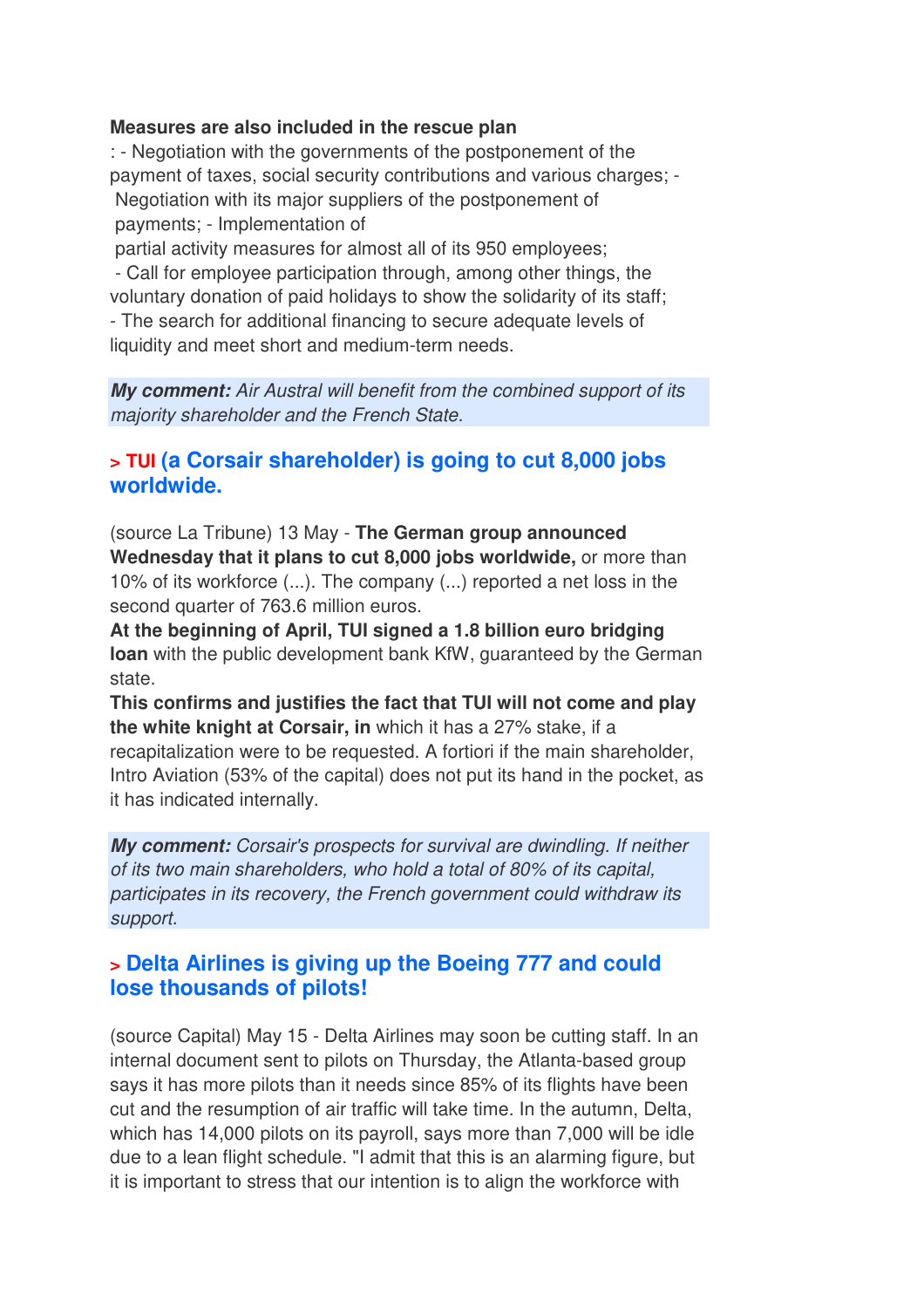our needs over the long term," says John Laughter, head of flight operations, in the document.

Even with a gradual resumption of transport at the end of the year, the airline says it will still have between **2,500 and 3,500 pilots without missions in the third quarter of 2021**. However, Delta refrains from expressly saying that it will make job cuts. **The company has accepted billions of dollars in financial assistance from the federal government in exchange for a commitment to preserve jobs until September 30. It is not out of the question that a social plan may be announced as early as October 1,** as is already planned at its compatriot United Airlines and probably at American Airlines (...).

To stop the bleeding, **Delta will withdraw the long-haul 777,** produced by Boeing, **from its fleet by the** end of the year in order to "better align our network with the drop in demand resulting from the Covid-19 pandemic, make our fleet more efficient and modern and save money". The company has 18 models of 777s, a wide-body aircraft capable of carrying more than 300 passengers.

**Delta also confirmed that the withdrawal of its** single-aisle **MD-90 models** would be effective from June. Delta is expected to record asset impairment charges of \$1.4 to \$1.7 billion related to these decisions.

"**Our primary financial objective for 2020 is to eliminate our cash expenditures by the end of the year, which means that over the next two to three years, we will have to shrink our network, fleet** and operations in response to the significant drop in demand," Mr. Bastian stressed on Thursday. He added that long-haul flights would be operated by the Airbus A330 and A350-900, which are "more fuelefficient and more profitable" when demand for international routes has resumed (...).

**My comment:** Long-haul airlines are unanimous in anticipating a lasting drop in activity of around -20%. Such a level has and will have significant consequences on employment throughout the air transport chain.

### **> Richard Branson sells shares in Virgin Galactic to help Virgin Atlantic**

(source: Le Figaro with AFP) 11 May - British businessman **Richard Branson is to sell \$500 million worth of shares in space tourism company Virgin Galactic to bail out his other activities hit by the pandemic, including Virgin Atlantic.** Virgin, the billionaire's group, announced Monday in a press release its intention to sell 25 million shares of Virgin Galatic, a group listed on the New York Stock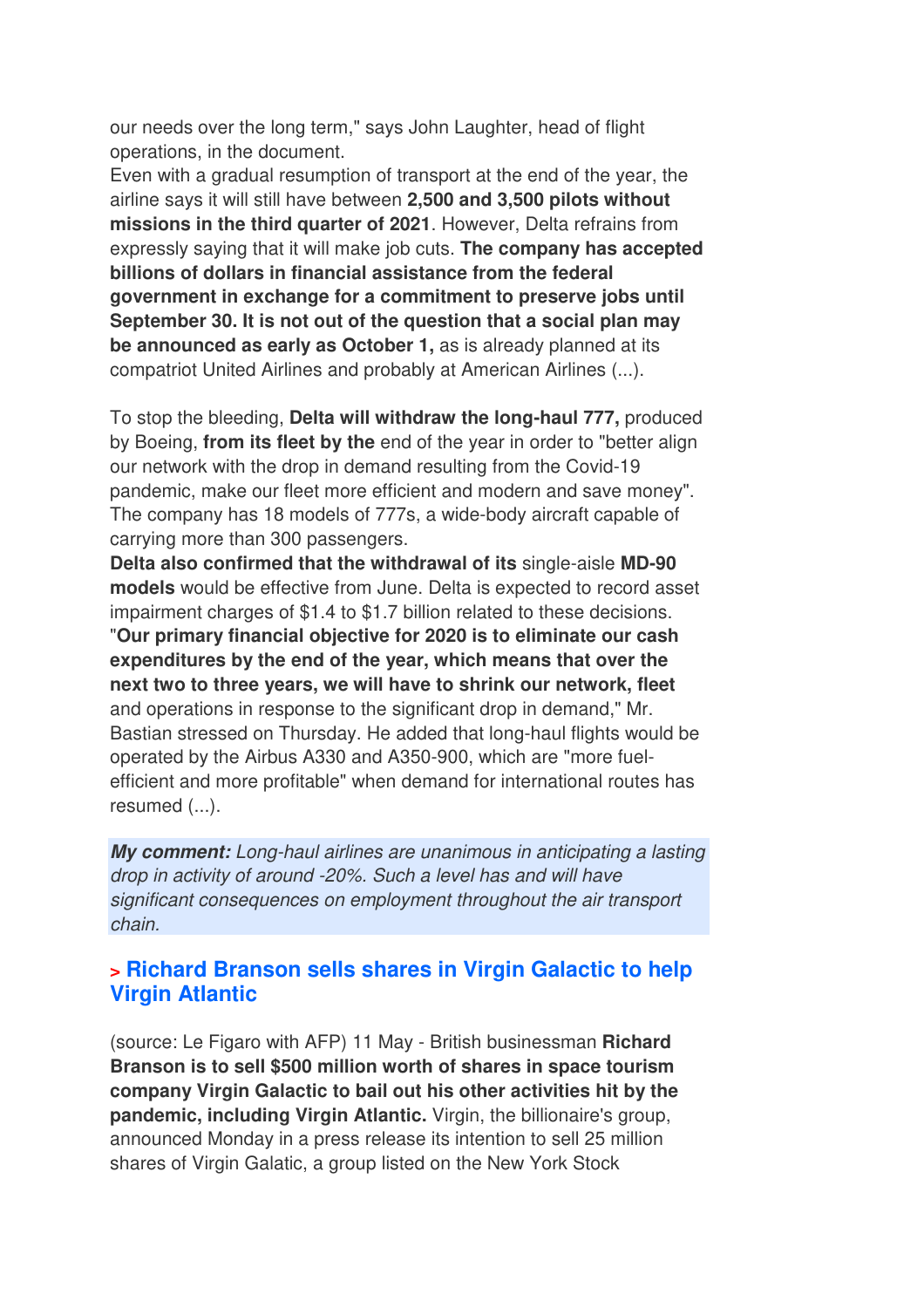Exchange.

At Friday's closing price, around 20 dollars, this represents an amount of 500 million dollars. But following this announcement, the share price fell by 5% to 19 dollars on Monday in the first exchanges. Founded in 2004 by Richard Branson, Virgin Galactic took its first steps on Wall Street at the end of October (...).

**The company**, which specialises in transatlantic routes to North America, **already announced last week the loss of more than 3,000 jobs**. Its managing director, Shai Weiss, explains that he took this decision to reduce its costs and "preserve our future". The company had said that discussions were still under way with the British government, which seems to be in no hurry to help the company.

**My comment:** The British Government had made it clear that it would only participate in the eventual rescue of Virgin Atlantic if the main shareholder, Richard Branson, injected funds into his airline.

It remains to be seen whether the contribution of the latter will be sufficient to convince the British authorities.

### **> Air Canada to lay off more than half of its workforce**

(source AFP) May 16 - **Air Canada (...)**, which has cut its flights by 95% due to border closures and containment measures, **has decided to reduce its workforce "by 50 to 60%,"** she said in an e-mail statement. The company, which has about 38,000 employees, says it does not expect to return to normal for a long time.

"We have therefore taken the very painful decision today to reduce our activities according to plan, which unfortunately means a reduction in our workforce of 50 to 60 percent," **or at least 19,000 people,** according to Air Canada (...).

At the end of March, the Montreal-based company had laid off more than 16,500 employees, before announcing in early April that it intended to rehire them thanks to a wage subsidy program put in place by the government of Justin Trudeau. This program was extended Friday until the end of August (...).

#### **The company says it has contacted the unions to implement the layoffs, which will begin in early June.**

**My comment: According to the** unions, in order to minimize layoffs, Air Canada will require cabin crew to reduce their hours of work, take up to two years off work or resign while retaining travel privileges.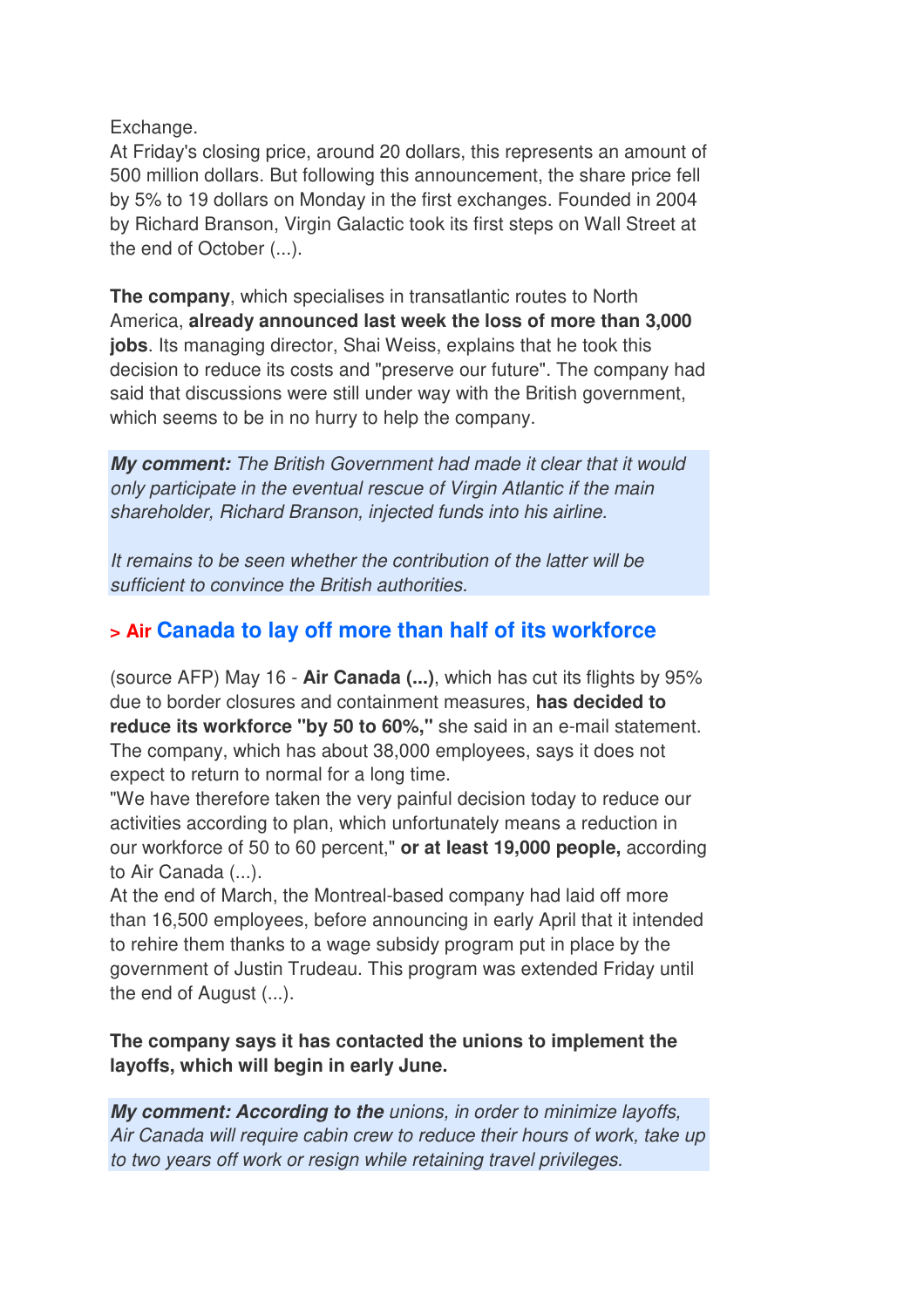### **> IAG hit hard by coronavirus**

(source AFP) May 11 - **From January to March, a** period which only takes into account the start of the European lockdown, **the IAG group, which** includes British Airways, Iberia and Vueling, posted **a net loss after tax and exceptional items of 1.68 billion** euros, compared with a profit of 70 million euros a year earlier.

Turnover plunged by 13% to 4.6 billion euros. The group warns that the second quarter should be even "much worse" than the previous one  $(\ldots)$ .

IAG said it does not expect a "significant" recovery in flights before July and anticipates half as many passengers in 2020, projections that are "very uncertain and depend on the relaxation of confinements and travel restrictions".

**He** also **estimated that it would take until 2023 for demand to return to its pre-crisis level, which should lead to the postponement of the delivery of 68 aircraft** (...).

"This means that a restructuring across the group is essential to get through the crisis and preserve an adequate level of liquidity," IAG boss Willie Walsh stressed.

**At the end of April, IAG announced its intention to cut up to 12,000 jobs at British Airways, a British company with 42,000 employees**  $(\ldots).$ 

**My comment: In** the first quarter, IAG's result is identical to that of the Air France-KLM group: a net loss of 1.68 billion euros, compared to a net loss of 1.8 billion euros for the Air France-KLM group. Figures that make you dizzy. The Lufthansa group has not yet published its results.

#### **> The agreement between Swiss and Lufthansa: a model for Brussels Airlines?**

(source Trends) 15 May - **The Swiss government is to inject 1.4 billion euros into the airlines Swiss and Edelweiss Air**. The aid is subject to strict conditions. And an example to follow for Brussels Airlines, a subsidiary of the German Lufthansa Group, on the same level as the Swiss company? (...)

 Swiss is the group's most profitable subsidiary, while Brussels Airlines is the worst performer. **The Swiss government guarantees 85% of the**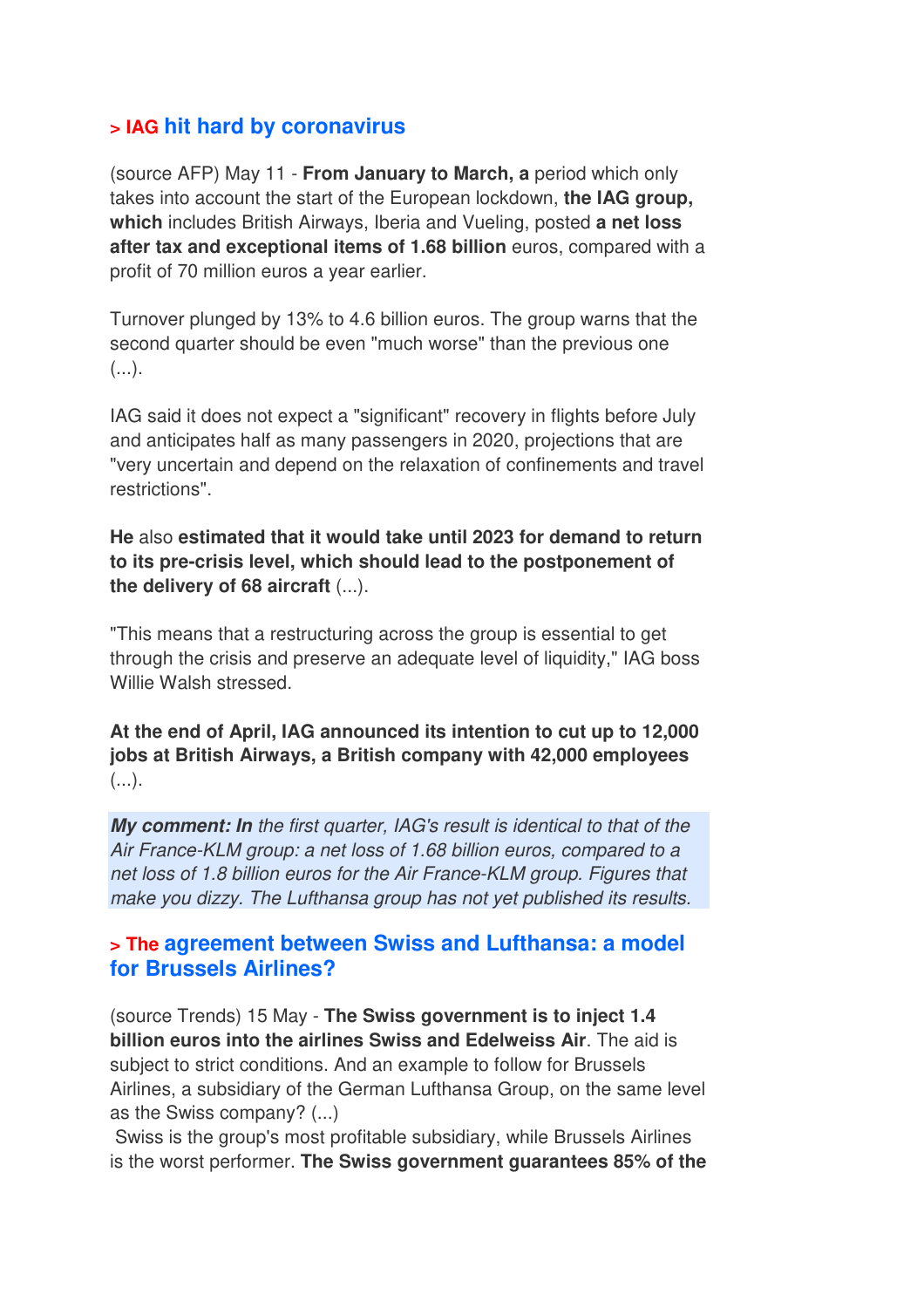**loans** requested by Swiss and Edelweiss Air. A total of CHF 1.5 billion (EUR 1.4 billion) will be made available by a consortium of banks consisting of UBS and Credit Suisse. It is a five-year loan with an interest rate of between 2.5 and 3.5%.

**Lufthansa will also inject money into Swiss**. The parent company will not pay a dividend for the 2019 financial year, allowing it to retain CHF 300 million for other operations. In addition, the **Germans will provide CHF 200 million in cash**. Lufthansa would also provide additional funds to Brussels Airlines in exchange for state support, administrator Etienne Davignon told Trends in mid-April.

The Swiss have negotiated all kinds of conditions (...). **The subsidiaries have pledged their shares to the government in exchange for the loans. If the loans are not repaid, Swiss and Edelweiss Air will revert to state ownership** - a scenario the government would prefer to avoid. In addition, until the loans have been repaid, no dividends will be paid out.

The Swiss brand, which is synonymous with quality, will be retained (...). The headquarters of the Swiss subsidiaries will also remain on Swiss soil (...).

In addition to support for the airlines, aid has also been made available for suppliers of technical maintenance, check-in, catering and handling services. A further CHF 600 million is earmarked for companies such as Gategroup, Swissport and SR Technics.

Remarkably, **the Swiss have stipulated that Zurich must retain its function as an international hub**. The airport has been developed in cooperation with the German centres in Frankfurt and Munich. "Lufthansa has given us guarantees. The development of intercontinental connections will be balanced between the three hubs."  $(\ldots).$ 

**My comment:** The conditions set by the Swiss government to support its airline Swiss are similar to those that all states set to support their national airline, whether in France, the United States or even the Netherlands.

France was one of the very first countries to contract its support for its mainline airline.

#### **> Alitalia: the alliances in question**

(source Air Journal) 12 May - **The future airline Alitalia will have to carefully evaluate its future alliances,** particularly on the transatlantic market, once the Covid-19 pandemic has passed and its nationalisation has been completed.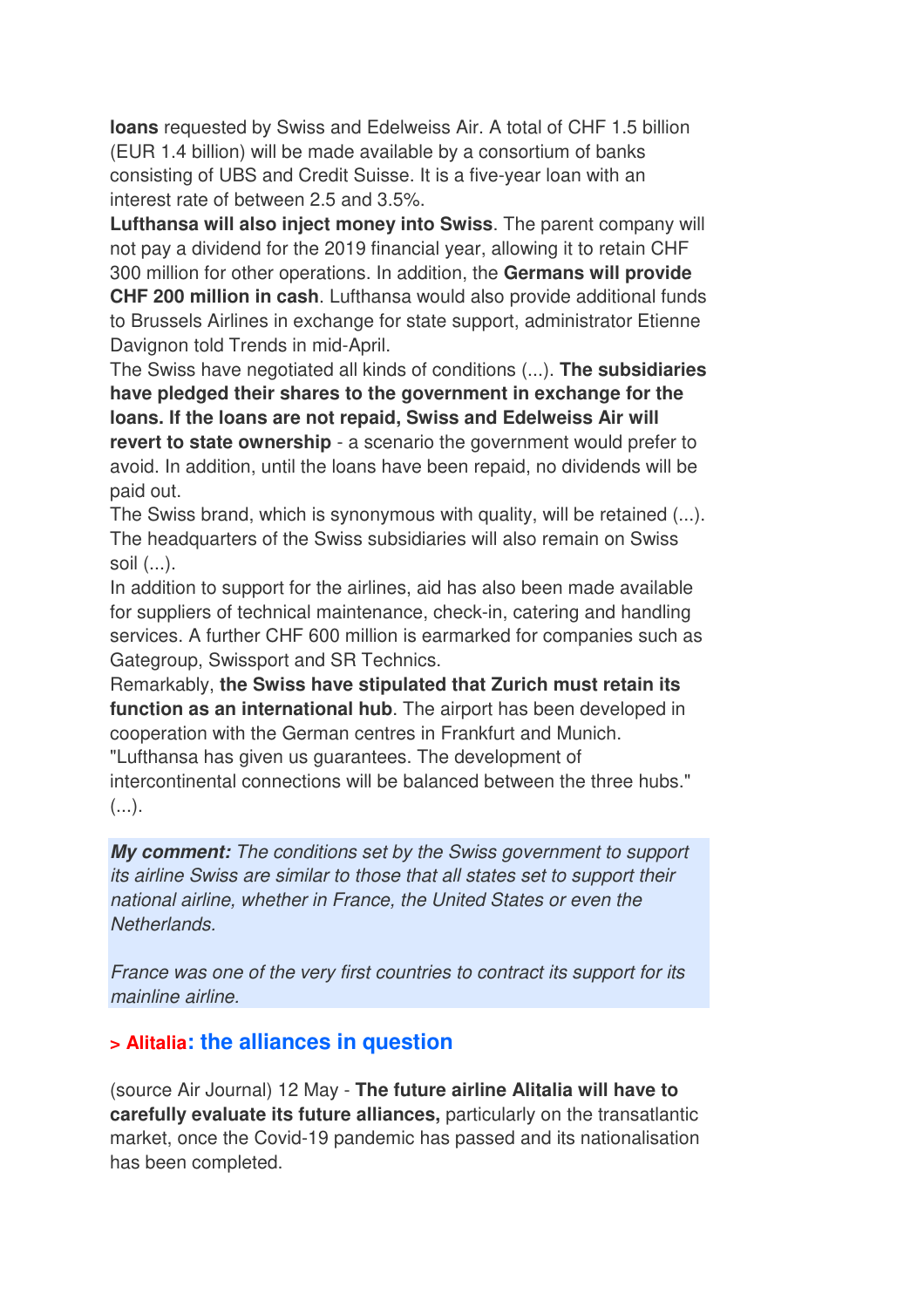The Italian national airline, which is due to be renationalised by the summer, has not yet formalised its decision whether or not to remain within the SkyTeam alliance (the deadline is 21 May). But the Italian Minister of Economic Development Stefano Patuanelli has already mentioned the fact that Alitalia, which should concentrate "strongly" on long-haul flights, will have among the objectives of its management a "careful" study of the possibilities of an alliance, "autonomy" not being an option in his opinion. **Rumour already has it that Star Alliance is the favourite if SkyTeam leaves**.

The transatlantic market is more particularly evoked by the Minister, especially since it now seems certain that Alitalia will indeed leave the transatlantic joint venture with Air France-KLM and Delta Airlines, which it had joined in 2015 (...).

The government's intention "is not yet another rescue attempt but a rebirth of the flag-bearer", Stefano Patuanelli told MEPs, with a job "protected as much as possible".

**My comment:** The future "new" Alitalia will need the support of an alliance to recover. By raising the hypothesis of a change of partner, the Italian minister is trying to improve the agreement between Alitalia and Skyteam, the alliance founded by Air France-KLM and Delta Airlines.

He is not sure that Star Alliance, to which Lufthansa belongs, is in a position to offer him a better deal.

### **> EasyJet founder offers £5 million to anyone who will help him cancel an Airbus order**

(source BFM Business) May 12 - The tea towel is burning between Stelios Haji-Ioannou and the management of EasyJet. **The founder of the British low-cost company, main shareholder of the group,** multiplies attacks to get rid of the chairman of the board John Barton and the managing director Johan Lundgren. A general meeting is scheduled for 22 May to decide on their future, although the decision is still uncertain. In the

 meantime, Stelios Haji-Ioannou is **working hard to thwart the decision that set the wheels turning. That of an order for 107 Airbus A320neo aircraft worth £4.5 billion (€5.13 billion) in 2013**.

The founder, who left the board in 2010 but still owns a third of the capital, never accepted this huge, "useless" order. All the more so in the context of the crisis in the airline industry: the due dates are going to represent 1.35 billion pounds by the end of the year, while the company is going to be cruelly short of cash.

Failing to impose this cancellation on management, Stelios Haji-Ioannou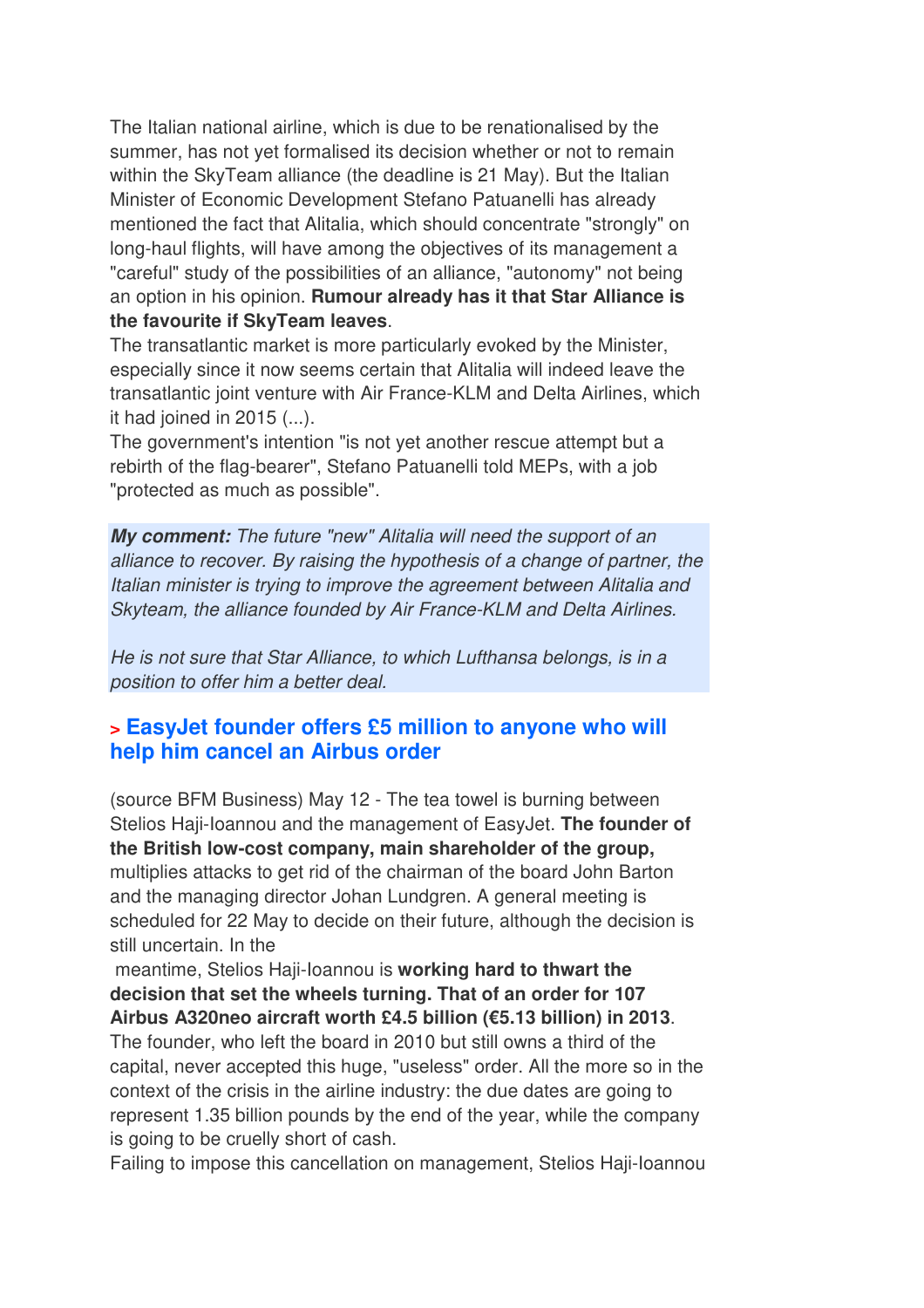is now looking for a defect in the contract. **The billionaire is** even **offering a reward of 5 million pounds for any information that would lead to its cancellation,** and a sum of 10,000 pounds for information that would help him in his process.

"If you are a current or former EasyJet employee, or anyone else who has seen something suspicious done by someone within EasyJet in their dealings with Airbus, you could get a reward from Stelios worth up to £5 million," he said.

In his view, the corruption charges that Airbus had settled with the British authorities in exchange for a huge fine earlier this year. "**As we have previously indicated, the board of directors firmly rejects any insinuation that EasyJet was involved in an irregularity," the company replied.**

**My comment:** The attitude of the founder of easyJet is not new. He has always favoured dividends over investments. No doubt he regrets not having sold his shares before the crisis.

If he managed to cancel the Airbus order, he would put easyJet in difficulty. The British company would not be able to replace its older aircraft with less polluting ones. It would be difficult for it to meet the CO2 emission reduction targets that are likely to be imposed on all European airlines in the coming years.

#### **> Ryanair, the European airline that can get through the crisis without help**

(source Les Echos) 18 May - **If only one European airline were to survive the crisis without state aid, it would probably be Ryanair**. The Irish low-cost company, which has become a small air transport group with its three regional sub-brands (Poland's Buzz, Austria's Lauda and Malta Air), announced on Monday morning a net profit of 648.7 million euros for the 2019-2020 financial year ending at the end of March, for a turnover of 8.5 billion, up 10% and a total of 148.6 million passengers.

Without the losses related to oil hedges, the profit would even have reached 1 billion euros, a slight increase compared to the 2018-2019 financial year. But above all, **Ryanair can be pleased with a solid cash position,** with 4.1 billion euros in cash on hand and 77% of its fleet in full ownership, **for a cash consumption reduced to 60 million euros in May (compared to 200 million in March).** "These liquid assets will enable the Group to survive Covid-19 and emerge stronger when the crisis is over," says Ryanair, which is one of the few European companies not to have applied for State aid (although Ryanair continues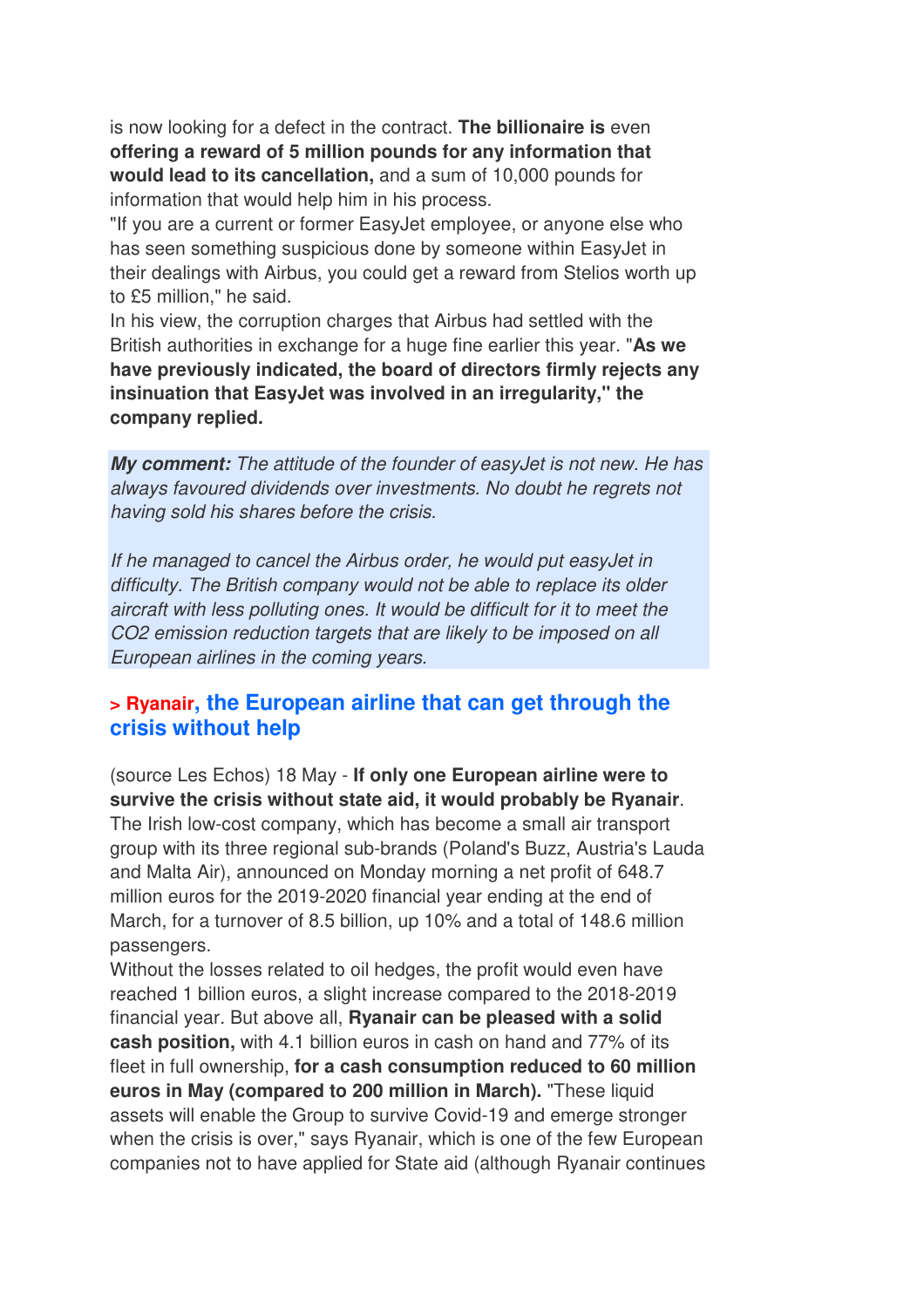to claim subsidies from a number of regional airports).

However, these profits will be the last for a long time to come (...).

**Ryanair has already announced staff reductions and base closures in** order to adapt to a lasting drop in activity and a redoubling of the fares war in Europe (...). With

 this in mind, Ryanair has already announced its intention to reduce its workforce in Europe by around 15 %, by cutting some 3 000 jobs for aircrew. **The most threatened seems to be Lauda Air, which will remain in the red in 2019 and has to face a counter-attack from Austria and the Lufthansa group.** "Negotiations with staff representatives are under way, the press release said. If no agreement is reached by 20 May, the Vienna base will be closed on 30 May with 300 jobs lost," Ryanair points out.

On the other hand, the two new super low-cost subsidiaries, Buzz and Malta Air, are still going strong. The former now lines up 465 Boeing 737s and has begun its expansion in Central Europe with two new bases in Prague and Budapest. The second has taken over French, German and Italian bases, with 120 Boeing 737s taken over from Ryanair, whose Irish fleet has fallen to 275 aircraft.

The Covid-19 crisis nevertheless has an advantage for Ryanair: it has relegated to the background the problem of the Boeing 737 Max, for which the company has been waiting for the first deliveries for a year. Even if Boeing is still counting on a resumption of deliveries in the third quarter, **Ryanair** does not expect to receive its first Max "before October at best". But the group is no longer in such a hurry. It **has even started discussions with Boeing, as well as with Lauda's Airbus A320 rental companies, to reduce the number of deliveries planned over the next 24 months.**

**My comment:** If Ryanair is doing better than its rivals, it is largely due to its social model. Most of its pilots and cabin crew are paid only if they fly. A godsend for the low-cost company in the current context, a disaster for (former) employees.

### **> Cathay Pacific and Singapore Airlines are not escaping the slump...**

(source Boursier com) May 15 - Despite the (slight) resumption of traffic in Asian skies, clouds are still very thick on the horizon. **Cathay Pacific and its subsidiary Cathay Dragon have suffered a loss of 580.5 million dollars over the first four months of the year and report a** "very gloomy" outlook . In April alone, the Hong Kong-based company saw its traffic collapse by 99.6% with an average of 458 people transported per day! (...)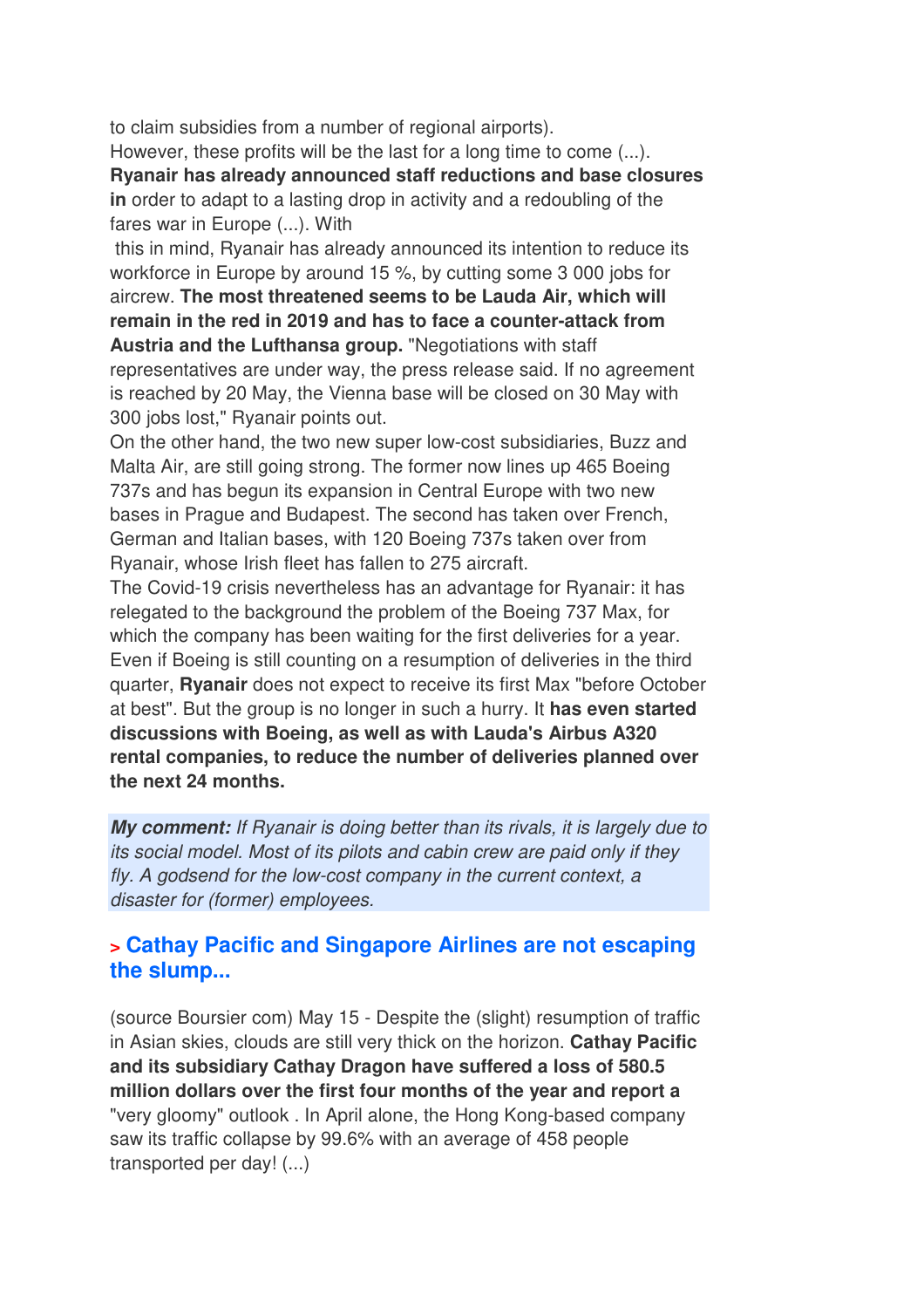"As Hong Kong's domestic carriers, **we do not have the advantage of a domestic passenger network as a buffer,**" Lam said, "We have already announced that we will continue to operate a minimal schedule over the next two months. Although we intend to slightly increase our flight capacity from 3% in May to 5% in June, this is still subject to a possible easing of the government's health measures".

Yesterday, **Singapore Airlines,** another industry leader in Asia, **announced its first-ever annual loss against the** backdrop of a collapse in demand due to the pandemic and ill-adapted fuel cover.

**Qatar Airways will reduce its workforce by nearly 20% > Qatar Airways will reduce its workforce by nearly 20% > Qatar Airways will reduce its workforce by nearly 20% > Qatar Airways will reduce its workforce by nearly 20% > Qatar Airways will reduce its workforce by nearly 20% > Qatar Airways will reduce its workforce by nearly 20% > Qatar Airways will reduce its workforce by nearly 20% > Qatar Airways will reduce its workforce by nearly 20% > Qatar Airways will reduce its workforce by nearly 20% > Qatar Airways will reduce its workforce by nearly 20% > Qatar Airways will reduce its workforce by nearly 20% > Qatar Airways will reduce its workforce by nearly 20% > Qatar Airways will reduce its workforce by nearly 20%.**

(source Boursier com) May 14 - Gulf companies are not immune to the crisis. Proof of this is that **Qatar Airways is going to reduce its staff by nearly 20%** after a dizzying drop in travel demand caused by the coronavirus pandemic (...). The airline employs more than 46,000 people, according to its website, which means that redundancies could affect around 9,200 people. According to the carrier's managing director, Qatar Air needs a "miracle" to get all flights back on track before 2023. **The leader also said** yesterday in the South China Morning Post that he was **discussing with Airbus and Boeing a postponement of aircraft orders for** several years. (...) **Qatar Airways has ordered more than 200 aircraft from the two manufacturers,** according to the newspaper. In view of the very slow recovery prospects, the Qatari group has also decided to withdraw 50 aircraft from its fleet.

#### **> Why the crisis weakens Boeing more than Airbus**

(source BFMTV) 15 May - The world's two largest aircraft manufacturers will therefore be faced with a new situation. New aircraft orders will become permanently scarce and order cancellations will multiply. (...)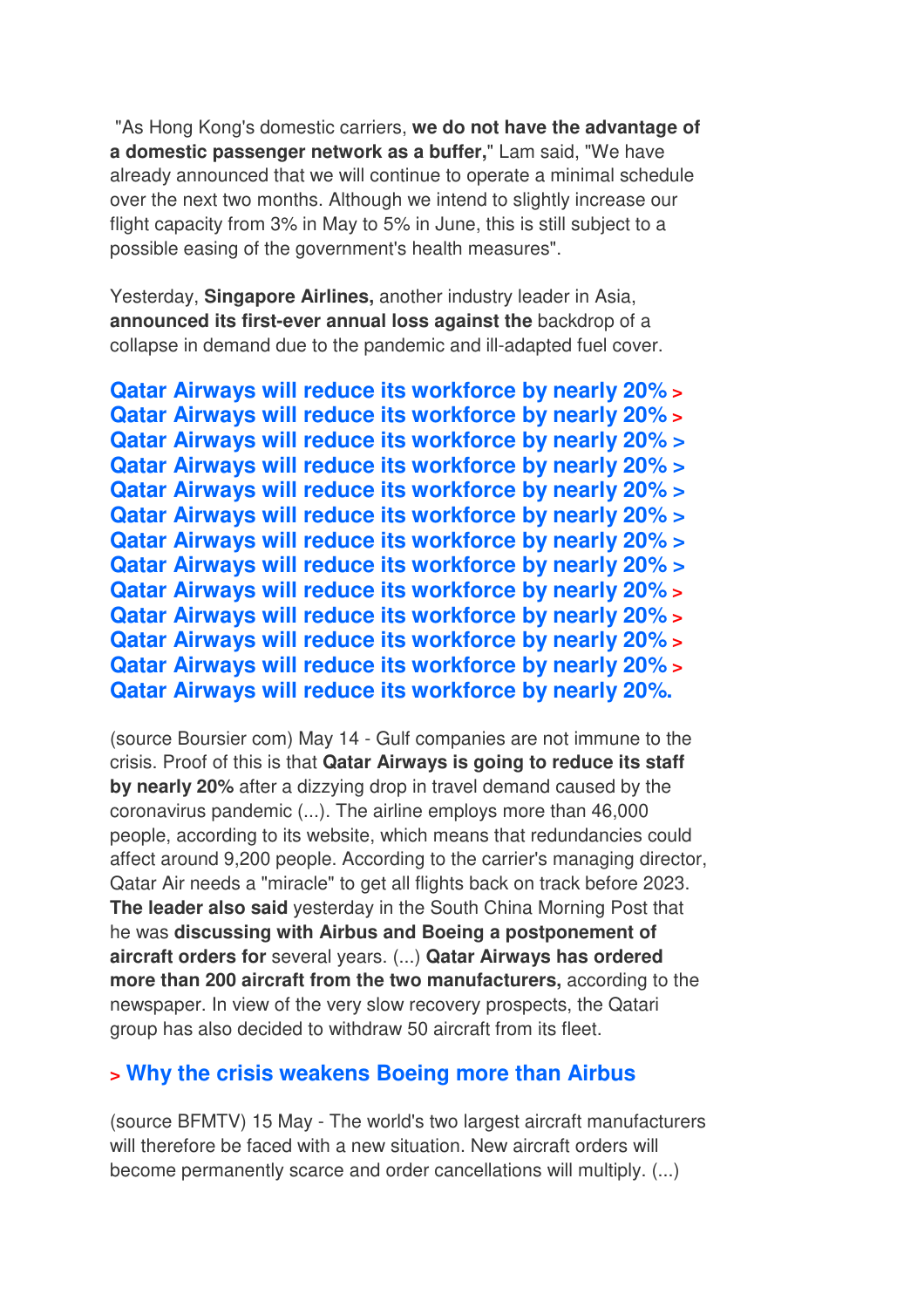In the first four months of the year alone, the number of cancellations soared while new orders were few and far between. **For Boeing's order book, the effect is dramatic**. At the end of 2019, the manufacturer was to deliver 5625 aircraft over several years. Four months later, **the list of deliveries to be carried out only includes 4834 aircraft, i.e. 791 less**. In comparison, Airbus appears to be in almost good shape, with a very slight increase in its order book (7,645 aircraft to be delivered compared to 7,482 at the end of December).

**If Boeing is struggling more than its competitor, it is because the coronavirus pandemic follows the worst industrial accident in its long history**. Banned from flight in the spring of 2019 after two terrible air disasters, **the B737 Max can no longer be delivered to the companies that ordered it**. And the new certification, which requires numerous technical validations, has been delayed. (...)

Some airlines are pleased about this because, simply because of this delay, they will be able to cancel their orders without any penalty to pay. Already between February and April, Boeing was notified of 317 cancellations of orders for this aircraft designed to meet the success of the Airbus A320 Neo.

**Boeing** (...) **cannot even count on the patriotism of American airlines. Delta, the world's largest airline in terms of turnover, for example, took a very symbolic decision on** Thursday by taking all its Boeing 777s out of its fleet. From now on it **will only fly Airbus (A330 and A350-900) for all its long-haul flights**. Aircraft that consume less kerosene and are therefore more profitable from an operational point of view.

**Boeing can't even really count on Donald Trump to stand in the way of Airbus**. Taxes on aircraft imported into the United States have already been raised to 15% last February. To increase them further, and even to keep them at that level, is to risk comparable taxation for Boeing aircraft sold to EU airlines. Except that the European giant has a factory in the United States while Boeing does not have one in Europe. It is therefore not in Boeing's interest to toughen up the trade war.

**The American group** is therefore forced to reduce its wingspan. Management **has warned the employees that a massive downsizing plan is to be launched. For the civil aviation branch, the purge will represent 15% of the workforce, or 12,000 jobs.** 

**Logically, the one awaiting Airbus employees should be a little less bitter**. The extent of this is unknown, as the group has not yet unveiled its plan. But according to rumours and estimates by industry experts, the job cuts would be in the range of 7.5 to 10% of Airbus' worldwide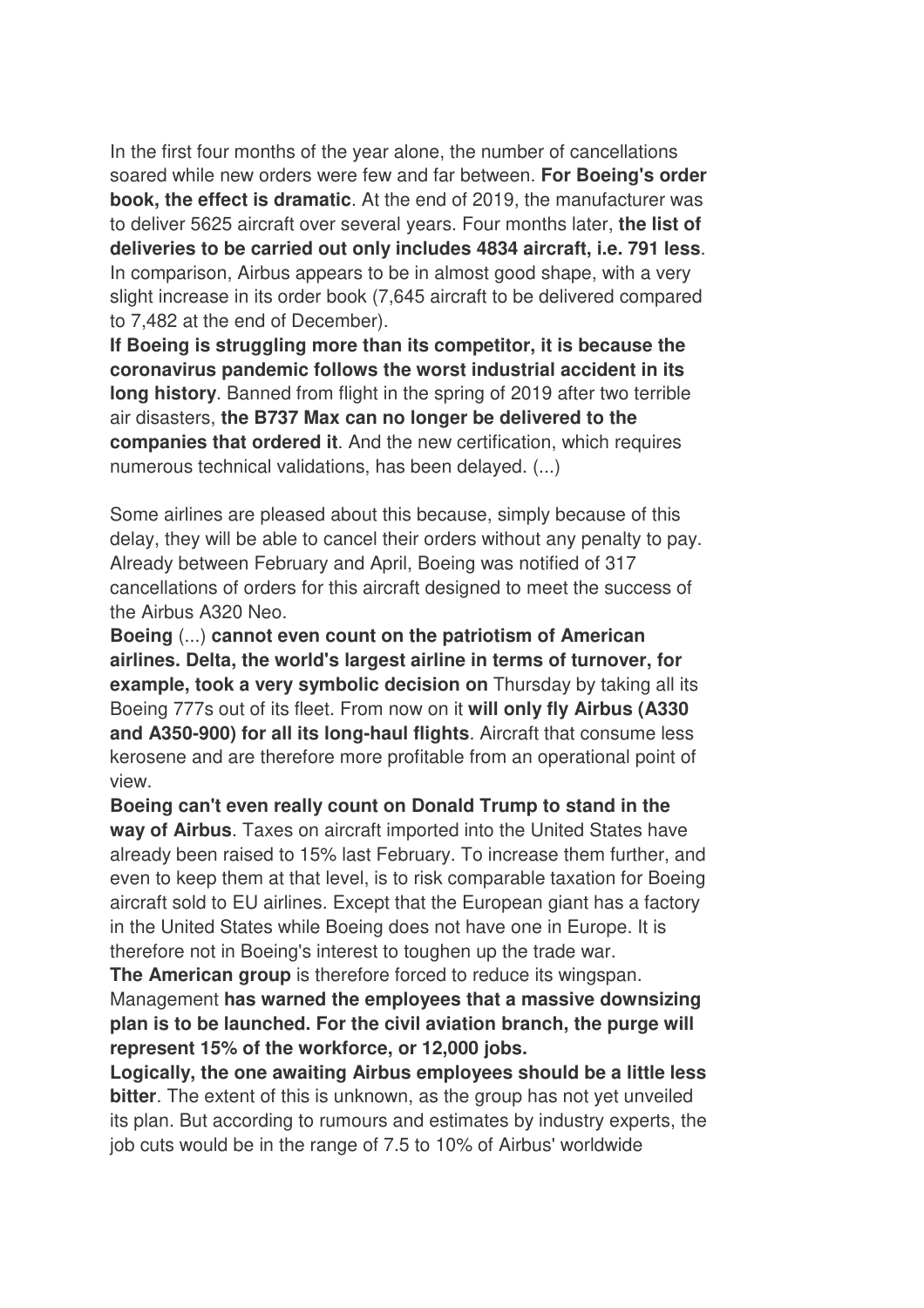workforce.

**My comment: A** few days ago, the CEO of Boeing panicked the stock markets by predicting the imminent bankruptcy of one of the five major airlines in the United States. Specialists are beginning to talk about American Airlines as the most endangered.

But the manufacturer is also in a very delicate situation. It manages to avoid disaster thanks to the good health of its military activity. For how long?

#### **> Airbus, subcontractors : The State announces a plan for the aeronautics industry in crisis**

(source Actu ) 18 May - On Monday 18 May 2020, **the Minister of the Economy,** Bruno Le Maire, **announced that a sectoral support plan will be launched to help the aeronautics industry,** which is facing serious difficulties in the context of the health crisis. (...)

#### **A plan that could include "possibly the establishment of an investment fund for the sector to support subcontractors, SMEs**,

and the entire industrial fabric throughout the country that sustains Airbus, but which will be the most threatened tomorrow," Bruno Le Maire said a few days ago.

With airlines totally at a standstill and which might not confirm their aircraft orders in the coming weeks, or even cancel some of them, Airbus finds itself on the front line of the coronavirus crisis. But behind it is the whole fabric of subcontractors, including many SMEs, which could fall by domino effect. (...)

 After having put employees on short-time working and reduced production rates, Airbus is already planning to cut 10,000 jobs, according to a report in the British daily The Telegraph. (...) On

Thursday 14 May, Airbus described this information as "speculation". **Already, some subcontractors are going beyond speculation and are considering redundancy plans**. The management of

Derichebourg Aeronautics, one of Airbus' major subcontractors in Toulouse, for example, convened a social and economic committee on Monday 11 May. A meeting during which the company's management presented, via videoconference, a proposal for a collective performance agreement.

Derichebourg Aeronautics currently employs 1,600 people in Blagnac. According to the trade unions, 700 jobs would be threatened by the job protection plan.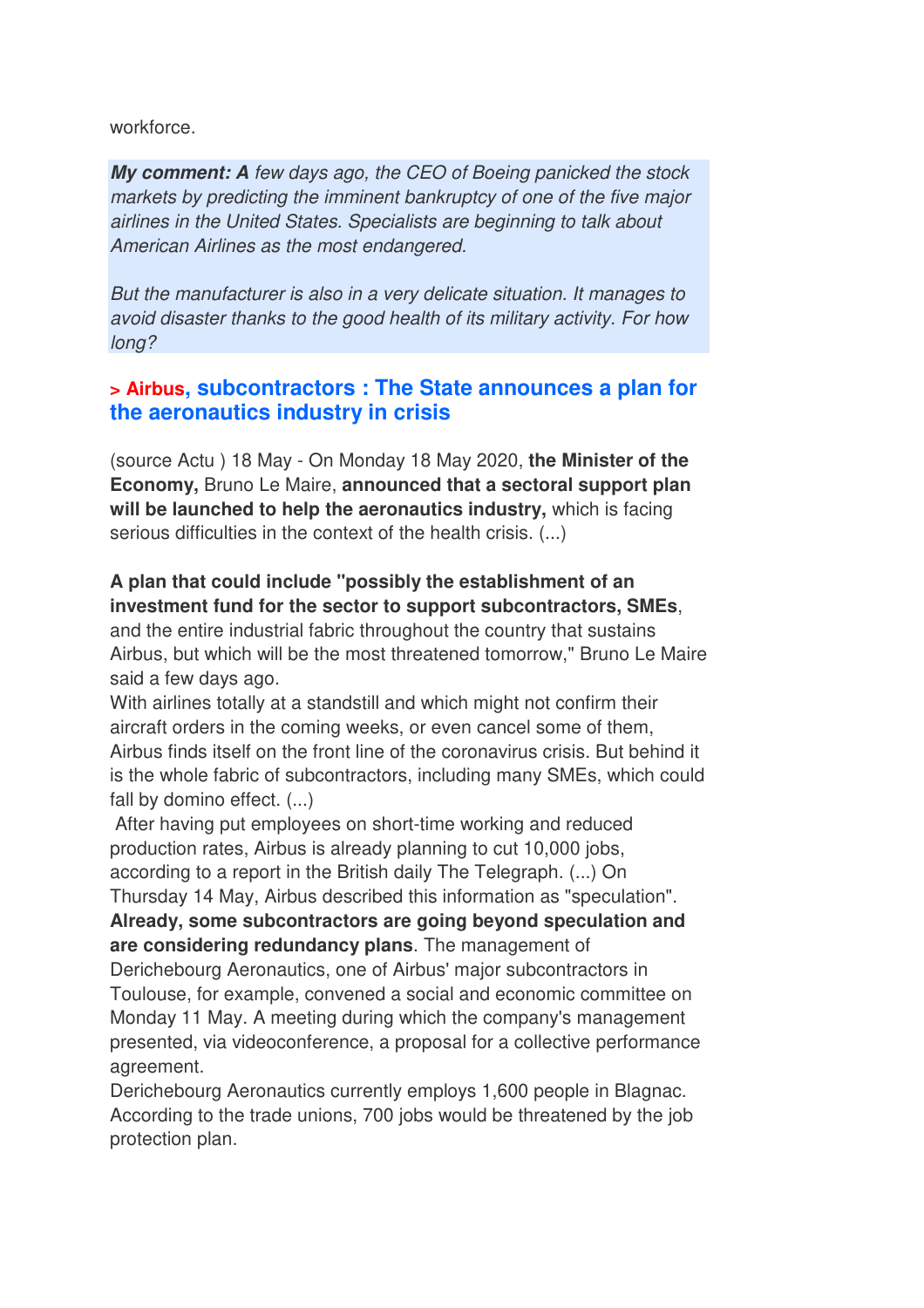#### **> Tarmac Aerosave reaches the end of its storage capacity**

(source Le Journal de l'Aviation) May 14 - In the current context, **Tarmac Aerosave is anything but idle**. The French group has had to reorganize its activity to cope with the influx of aircraft to be stocked as part of the generalized immobilization of fleets due to the health crisis. Despite this, **it is reaching the end of its storage capacities and is** working to expand them, while continuing its traditional recycling and maintenance activities.

In the first weeks of the crisis and faced with increasing demand, Tarmac Aerosave decided to postpone several planned maintenance and recycling sites. The less urgent ones were delayed, others were brought forward to free up capacity on the car parks. The car parks were also reorganised, in particular by reducing the number of aircraft stored for the long term. Thanks to these improvements, the company has gained 25% more space.

But this will not be enough. **The three sites in Tarbes, Teruel and Toulouse (Francazal) have a storage capacity of 250 devices**. At the end of December 2019, they were holding 150 aircraft, but this number rose to 170 in April and **should reach its limit as early as June, when Tarmac Aerosave should be managing between 230 and 240 grounded aircraft**. Estimating that half of the hundred or so aircraft received in recent months could remain on its sites for a year or more, and that leasing companies will also need its services, the company is now looking to expand its capacity. It has decided to speed up work to expand its car parks and even to open new sites that could be operational by the end of June.

**Demand is particularly high for the storage of very wide-body aircraft**. The Tarbes and Teruel sites have hosted at least four Air France Airbus A380s, five British Airways Boeing 747s, and seven A380s and ten A340-600s from Lufthansa - which has indicated that the A340-600s will remain in service for at least one year and that some may never be returned to service.

Tarmac Aerosave points out, however, that while several projects have been put on hold, particularly aircraft transition projects, some are still ongoing. The group carried out its first B check on an A380 last month. The aircraft was handed over to HiFly on April 30.

**My comment:** Tarmac (Tarbes Advanced Recycling & Maintenance Aircraft Company) Aerosave is established in Spain (Teruel site) and France.

Its main activity since its creation in 2006 is the dismantling of aircraft. It is the world leader in this field. But with the health crisis, the aircraft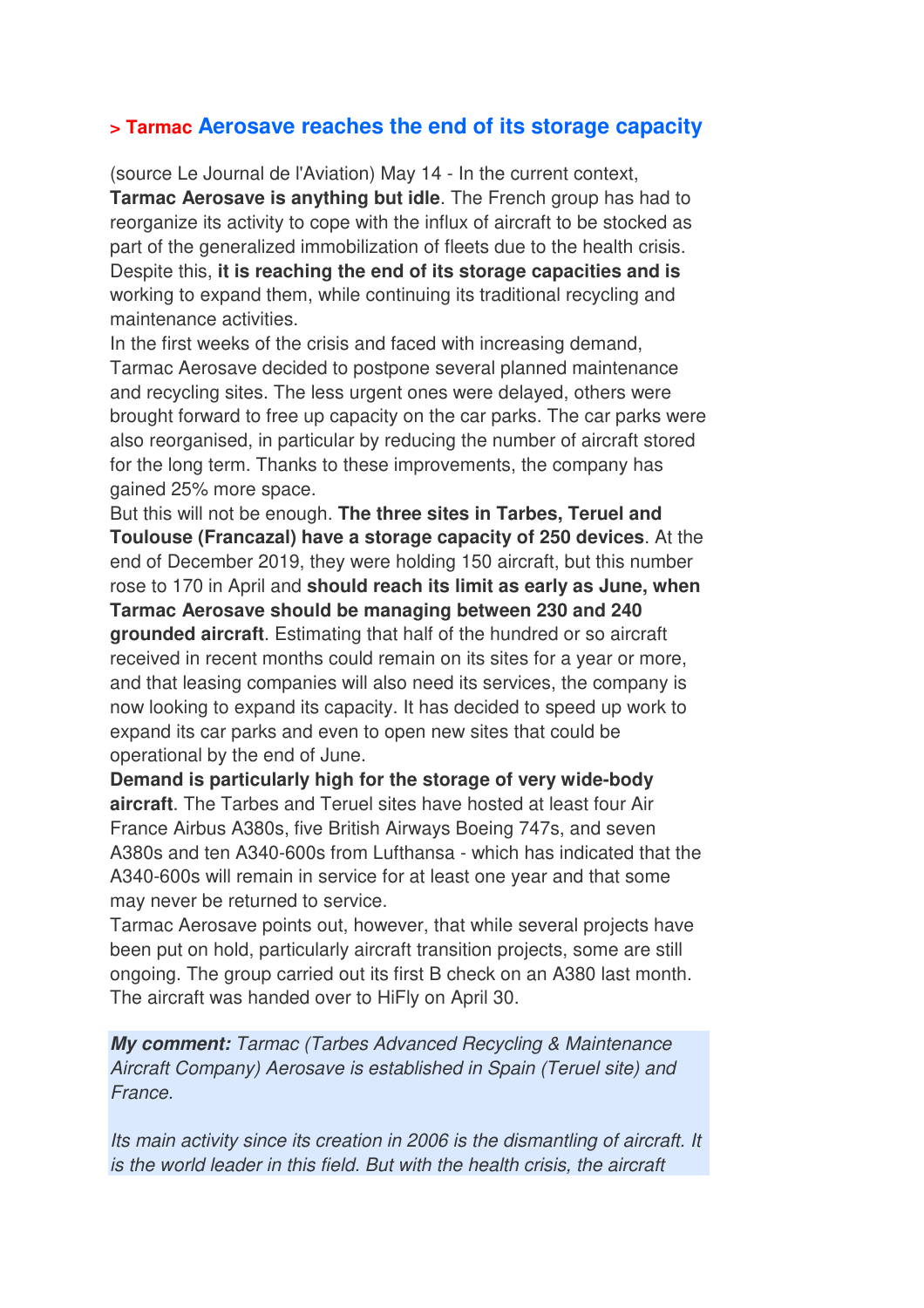storage business is expanding rapidly.

#### **> Commercial aircraft: sale-leaseback operations will intensify, but at what price?**

(source Le Journal de l'Aviation) 13 May - With the grounding of a very large part of the world's commercial aircraft fleet due to the coronavirus pandemic since March, airlines have an immense need for liquidity. **Sale and leaseback operations are** therefore **a quick way for operators to bring in fresh money,** but they are also new opportunities for long-term leasers, especially since part of their portfolio is threatened by temporary rent reductions or even early returns of aircraft in the event of failures (...).

**Examples of sale and leaseback operations have multiplied in recent weeks all over the** world, particularly for Singaporean lessor BOC Aviation: Cathay Pacific for six of its Boeing 777-300ERs, United Airlines for 6,787-9 and 16,737-9s, Wizz Air for 6 A321neo and Southwest for 10,737-8s. Still for the island state, we know that Singapore Airlines is also seeking to carry out an operation of this type for a few aircraft. **Delta Airlines, for its part, has called on BBAM and Altavair AirFinance to obtain \$1.2 billion. For its part, Air France has turned to Fortress (FTAI) to sell it six A319s and ten A318s**, even though we know that these aircraft will not remain in the French airline's fleet for many years.

**Leasing portfolios will take an even greater share of the world fleet, still gradually approaching the symbolic bar of 50% in number of aircraft** (much more in value), compared to 43% last year. All the more so as, with interest rates remaining very attractive and significant negotiating power vis-à-vis airlines, these sale and leaseback operations represent great financial opportunities if they are aimed primarily at the least risky carriers.

Obviously, **"these good deals" will logically increase operators' costs over a longer period of time,** some of which will also be added to the repayment of loans granted during the crisis.

**My comment:** In a sales and leaseback operation, an airline sells one of its aircraft to a financial institution, which then rents the aircraft back to the airline. This allows the airline to recover cash up to the value of the aircraft.

In this operation, the financial institution takes virtually no risk, as the airline undertakes to lease the aircraft until the initial amount is repaid.

### **> Towards a reopening of Orly airport at the end of June?**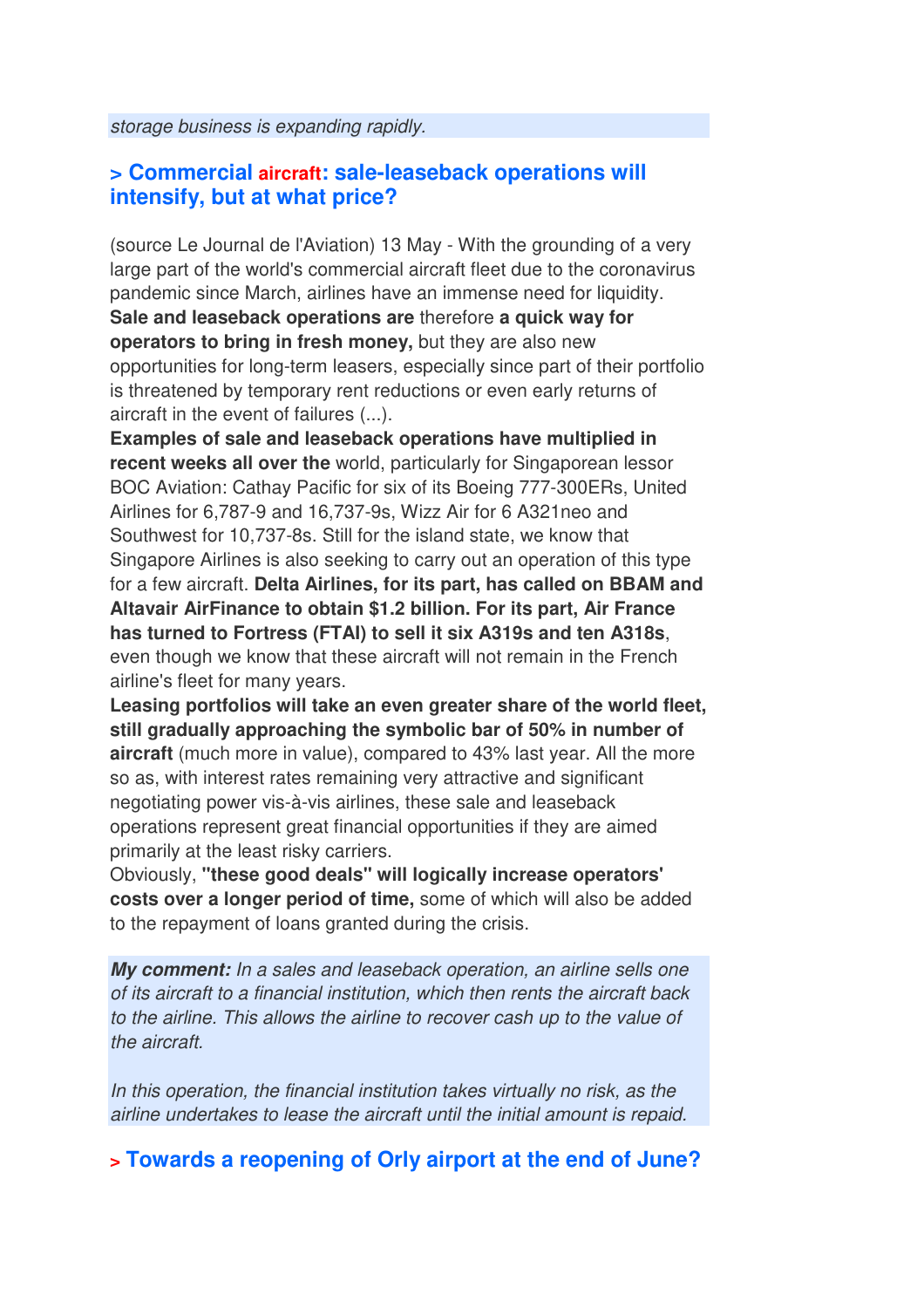(source Boursier com) May 13 - **Secretary of State for Transport** Jean-Baptiste Djebbari **said** Tuesday **that Orly airport,** closed since the end of March because of the coronavirus epidemic, **could reopen around June 26, if certain sanitary conditions are met**. His comments came as the CEO of ADP Group, the manager of Paris airports, was reluctant to reopen the airport in southern Paris (...). **ADP management would prefer to extend the closure of Orly until the autumn, concentrating the little traffic from Roissy-CDG.** 

 But the main airlines based at Orly and their service providers, as well as the airport handling companies, are pushing for a rapid reopening of Orly. **"It takes two conditions for traffic to resume: one that the health situation improves** (...), **two that we agree between neighbouring European countries and Mediterranean countries in the broadest sense on health measures,**" Jean-Baptiste Djebbari explained Tuesday on the air of 'BFM TV'.

 (...) In this case, it is the representative of the State (which holds 50.6% of the capital of ADP, whose privatization project is pending) who will have the last word. On

 Sunday, **Mr. Djebbari cited a third condition, namely that the airlines provide the government with a flight schedule sufficiently substantial** to justify a restart of Orly. According to information published by 'Les Echos' on Tuesday evening, Air Caraïbes, French bee, Corsair, Air Corsica, Chalair and La Compagnie have already filed their flight plans. Transavia, the low-cost subsidiary of Air France, which accounts for a large part of the activity at Orly, is still missing and should file its plan on Wednesday. For

 her part, **Overseas Minister** Annick Girardin **said** Tuesday **that the State would continue to help small airlines serving France's overseas territories** (...) citing Air Austral, Air Caraïbes, Aircalin, Air Tahiti Nui and Air Saint-Pierre. Air Caraïbes operates all of its flights to the Caribbean, French Guiana and Réunion from Orly airport, which have been discontinued since the end of March following the closure of Orly airport.

**My comment: It's** hard to see clearly in this case.

The decision to reopen Orly airport should not be taken before the beginning of June.

**> Grand Paris Express: a consortium led by Vinci wins a €799 million contract**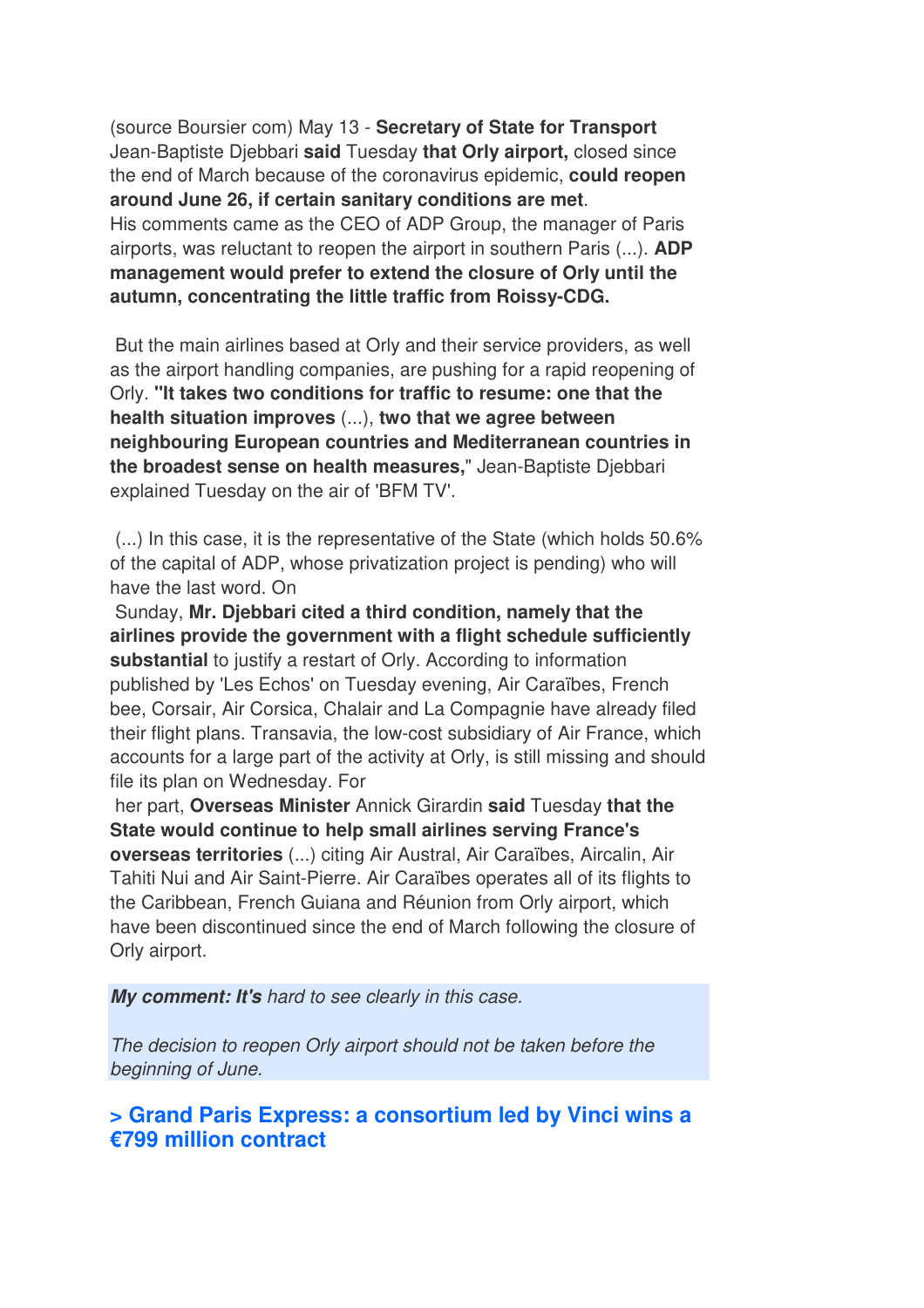(source: Le Figaro with AFP) 15 May - **The Société du Grand Paris** (SGP) **has awarded a 799 million euro contract to a consortium led by Vinci to build a section on line 18 of the Ile-de-France metro network between Orly airport (Val-de-Marne) and Massy-Palaiseau (Essonne).** 

This contract includes the construction of 11.8 kilometres of tunnel to be dug by two tunnel boring machines, the construction of the Antonypôle, Massy-Opéra and Massy-Palaiseau stations, as well as the crossing of the future Orly Airport station, already under construction, and 13 service works on the eastern side of the line. This is the first civil engineering contract for line 18, which is intended to link Orly to Versailles via Massy-Palaiseau and the Saclay plateau by 2030 (...).

 Highly anticipated by the elected representatives and institutions located along its route, line 18 is also the most controversial of the Greater Paris metro project, as it crosses low-density areas (...). The consortium, of which the various Vinci subsidiaries account for 75%, is made up of two Spie Batignolles subsidiaries for the remaining 25%.

**My comment:** This section of line 18 of the Paris metro will provide a direct link between the Massy-Palaiseau TGV station and Orly airport. It will be an important element in ensuring the train-plane intermodality desired by the government.

However, it will have to wait a little, as it is not expected to come into service before 2030.

## **End of press review**

#### **> My comment on the evolution of the Air France-KLM share price**

**The Air France-KLM share is at 4.137 euros at the close of trading on Monday 18 May. It is up slightly by +1.57%** over one week**.** At the start of the coronavirus epidemic, it was at 9.93 euros.

**The average (the consensus) of analysts for the AF-KLM share is 4.80 euros**. Many analysts have lowered their price forecasts. You can find on my blog the details of the analysts' consensus.

**Brent crude oil** (North Sea) **is at \$36 a barrel, up \$6.** It has risen by